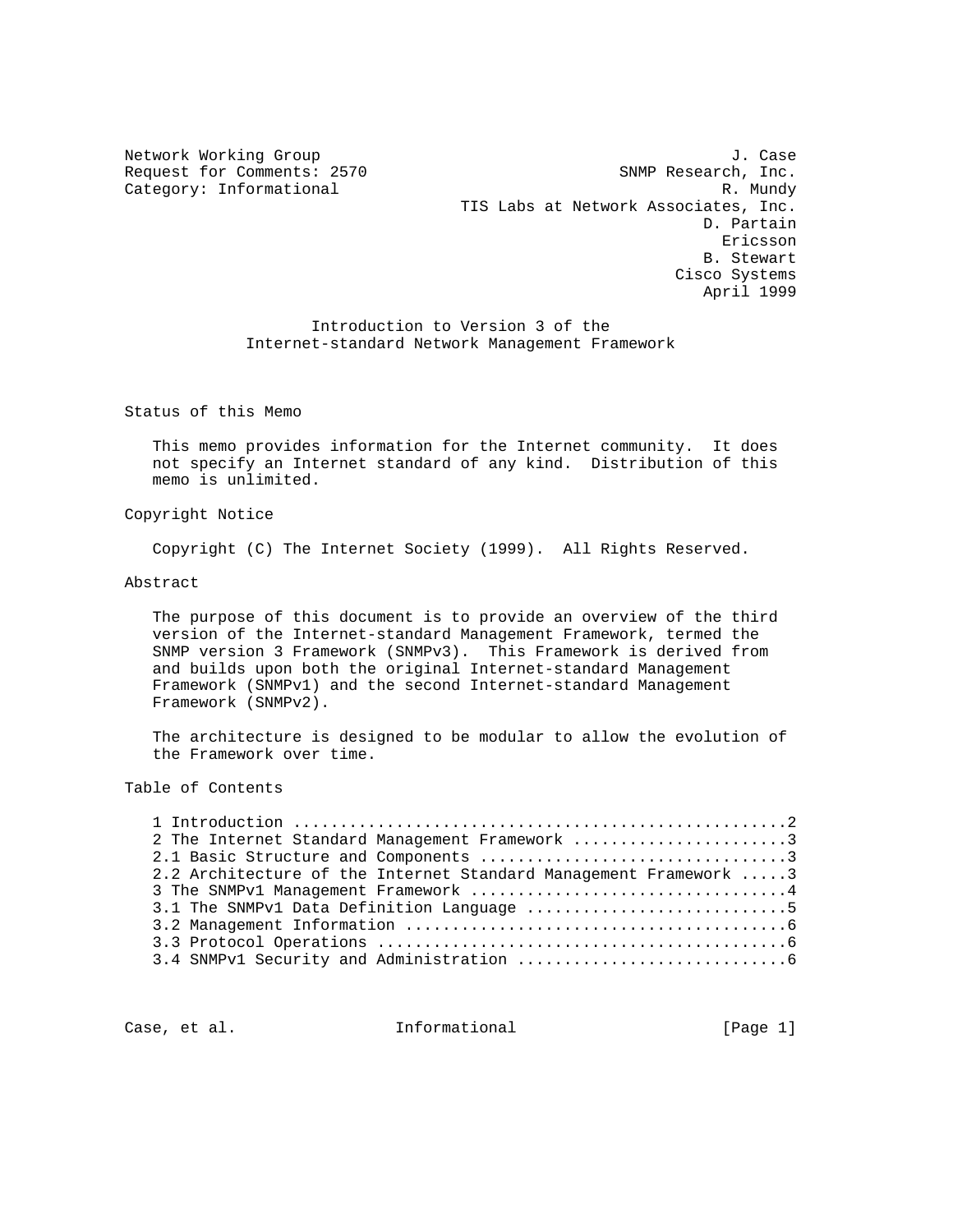| 6 SNMPv3 Framework Module Specifications 10       |  |
|---------------------------------------------------|--|
|                                                   |  |
|                                                   |  |
| 6.3 Protocol Operations and Transport Mappings 12 |  |
| 6.4 SNMPv3 Security and Administration 12         |  |
|                                                   |  |
| 7.1 Structure of Management Information 13        |  |
|                                                   |  |
|                                                   |  |
|                                                   |  |
|                                                   |  |
|                                                   |  |
|                                                   |  |
| 7.5 Architecture / Security and Administration 16 |  |
| 7.6 Message Processing and Dispatch (MPD) 16      |  |
|                                                   |  |
| 7.8 User-based Security Model (USM) 17            |  |
|                                                   |  |
| 7.10 SNMPv3 Coexistence and Transition 18         |  |
|                                                   |  |
|                                                   |  |
|                                                   |  |
|                                                   |  |

## 1 Introduction

 This document is an introduction to the third version of the Internet-standard Management Framework, termed the SNMP version 3 Management Framework (SNMPv3) and has multiple purposes.

 First, it describes the relationship between the SNMP version 3 (SNMPv3) specifications and the specifications of the SNMP version 1 (SNMPv1) Management Framework, the SNMP version 2 (SNMPv2) Management Framework, and the Community-based Administrative Framework for SNMPv2.

 Second, it provides a roadmap to the multiple documents which contain the relevant specifications.

 Third, this document provides a brief easy-to-read summary of the contents of each of the relevant specification documents.

 This document is intentionally tutorial in nature and, as such, may occasionally be "guilty" of oversimplification. In the event of a conflict or contradiction between this document and the more detailed documents for which this document is a roadmap, the specifications in

Case, et al. 1nformational 1999 [Page 2]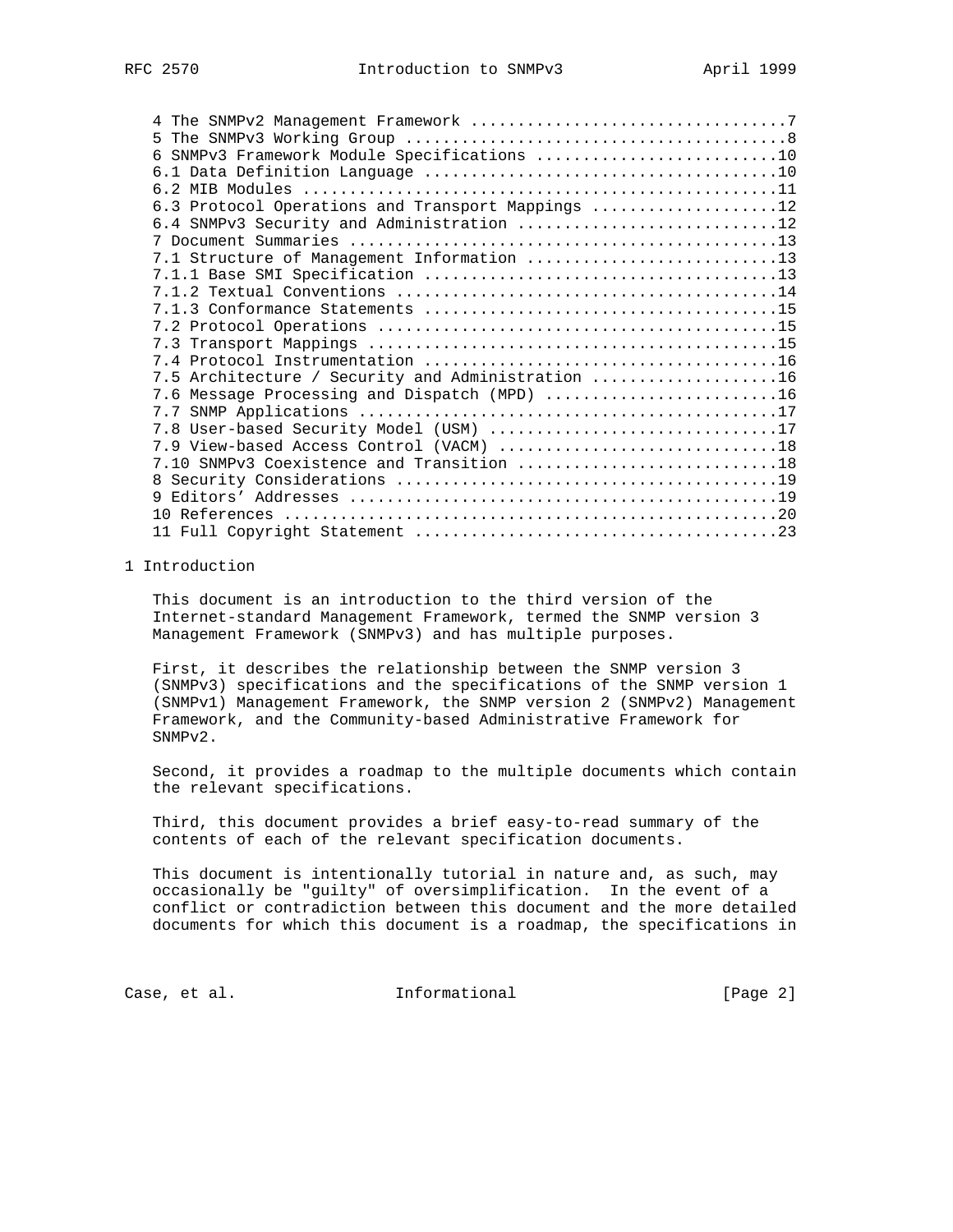the more detailed documents shall prevail.

 Further, the detailed documents attempt to maintain separation between the various component modules in order to specify well defined interfaces between them. This roadmap document, however, takes a different approach and attempts to provide an integrated view of the various component modules in the interest of readability.

2 The Internet Standard Management Framework

 The third version of the Internet Standard Management Framework (the SNMPv3 Framework) is derived from and builds upon both the original Internet-standard Management Framework (SNMPv1) and the second Internet-standard Management Framework (SNMPv2).

 All versions (SNMPv1, SNMPv2, and SNMPv3) of the Internet Standard Management Framework share the same basic structure and components. Furthermore, all versions of the specifications of the Internet Standard Management Framework follow the same architecture.

2.1 Basic Structure and Components

 An enterprise deploying the Internet Standard Management Framework contains four basic components:

- \* several (typically many) managed nodes, each with an SNMP entity which provides remote access to management instrumentation (traditionally called an agent);
- \* at least one SNMP entity with management applications (typically called a manager),
- \* a management protocol used to convey management information between the SNMP entities, and
- \* management information.

 The management protocol is used to convey management information between SNMP entities such as managers and agents.

 This basic structure is common to all versions of the Internet Standard Management Framework; i.e., SNMPv1, SNMPv2, and SNMPv3.

2.2 Architecture of the Internet Standard Management Framework

 The specifications of the Internet Standard Management Framework are based on a modular architecture. This framework is more than just a protocol for moving data. It consists of:

Case, et al. 1nformational 1999 [Page 3]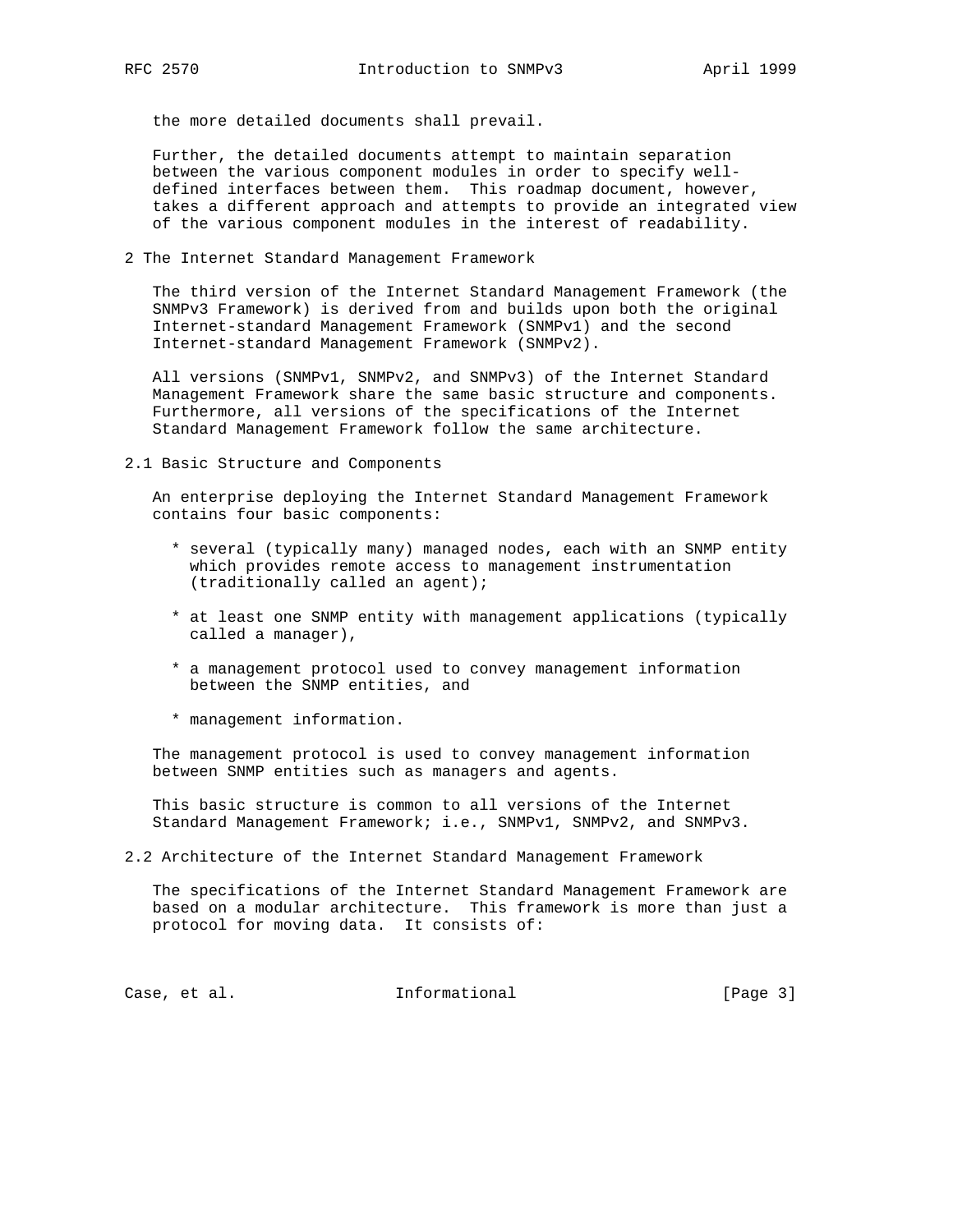- \* a data definition language,
- \* definitions of management information (the Management Information Base, or MIB),
- \* a protocol definition, and
- \* security and administration.

 Over time, as the Framework has evolved from SNMPv1, through SNMPv2, to SNMPv3, the definitions of each of these architectural components have become richer and more clearly defined, but the fundamental architecture has remained consistent.

 One prime motivator for this modularity was to enable the ongoing evolution of the Framework as is documented in RFC 1052 [14]. When originally envisioned, this capability was to be used to ease the transition from SNMP-based management of internets to management based on OSI protocols. To this end, the framework was architected with a protocol-independent data definition language and Management Information Base along with a MIB-independent protocol. This separation was designed to allow the SNMP-based protocol to be replaced without requiring the management information to be redefined or reinstrumented. History has shown that the selection of this architecture was the right decision for the wrong reason -- it turned out that this architecture has eased the transition from SNMPv1 to SNMPv2 and from SNMPv2 to SNMPv3 rather than easing the transition away from management based on the Simple Network Management Protocol.

 The SNMPv3 Framework builds and extends these architectural principles by:

- \* building on these four basic architectural components, in some cases incorporating them from the SNMPv2 Framework by reference, and
- \* by using these same layering principles in the definition of new capabilities in the security and administration portion of the architecture.

 Those who are familiar with the architecture of the SNMPv1 Management Framework and the SNMPv2 Management Framework will find many familiar concepts in the architecture of the SNMPv3 Management Framework. However, in some cases, the terminology may be somewhat different.

Case, et al. 1nformational 1999 [Page 4]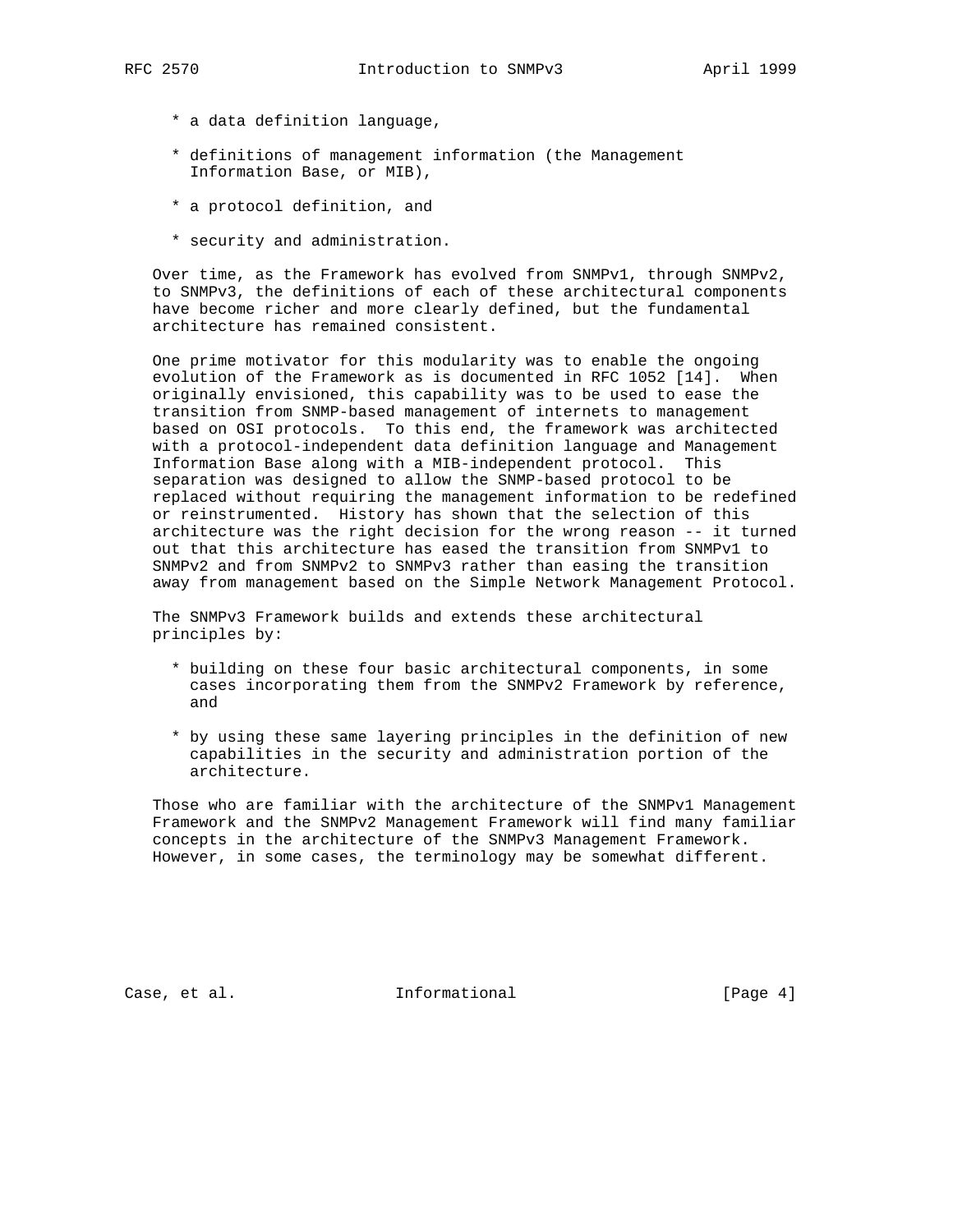#### 3 The SNMPv1 Management Framework

 The original Internet-standard Network Management Framework (SNMPv1) is defined in the following documents:

- \* STD 16, RFC 1155 [1] which defines the Structure of Management Information (SMI), the mechanisms used for describing and naming objects for the purpose of management.
- \* STD 16, RFC 1212 [2] which defines a more concise description mechanism for describing and naming management information objects, but which is wholly consistent with the SMI.
- \* STD 15, RFC 1157 [3] which defines the Simple Network Management Protocol (SNMP), the protocol used for network access to managed objects and event notification. Note this document also defines an initial set of event notifications.

 Additionally, two documents are generally considered to be companions to these three:

- \* STD 17, RFC 1213 [13] which contains definitions for the base set of management information
- \* RFC 1215 [25] defines a concise description mechanism for defining event notifications, which are called traps in the SNMPv1 protocol. It also specifies the generic traps from RFC 1157 in the concise notation.

 These documents describe the four parts of the first version of the SNMP Framework.

3.1 The SNMPv1 Data Definition Language

 The first two and the last document describe the SNMPv1 data definition language. Note that due to the initial requirement that the SMI be protocol-independent, the first two SMI documents do not provide a means for defining event notifications (traps). Instead, the SNMP protocol document defines a few standardized event notifications (generic traps) and provides a means for additional event notifications to be defined. The last document specifies a straight-forward approach towards defining event notifications used with the SNMPv1 protocol. At the time that it was written, use of traps in the Internet-standard network management framework was controversial. As such, RFC 1215 was put forward with the status of "Informational", which was never updated because it was believed that the second version of the SNMP Framework would replace the first version. Note that the SNMPv1 data definition language is sometimes

Case, et al. 10 1nformational 100 [Page 5]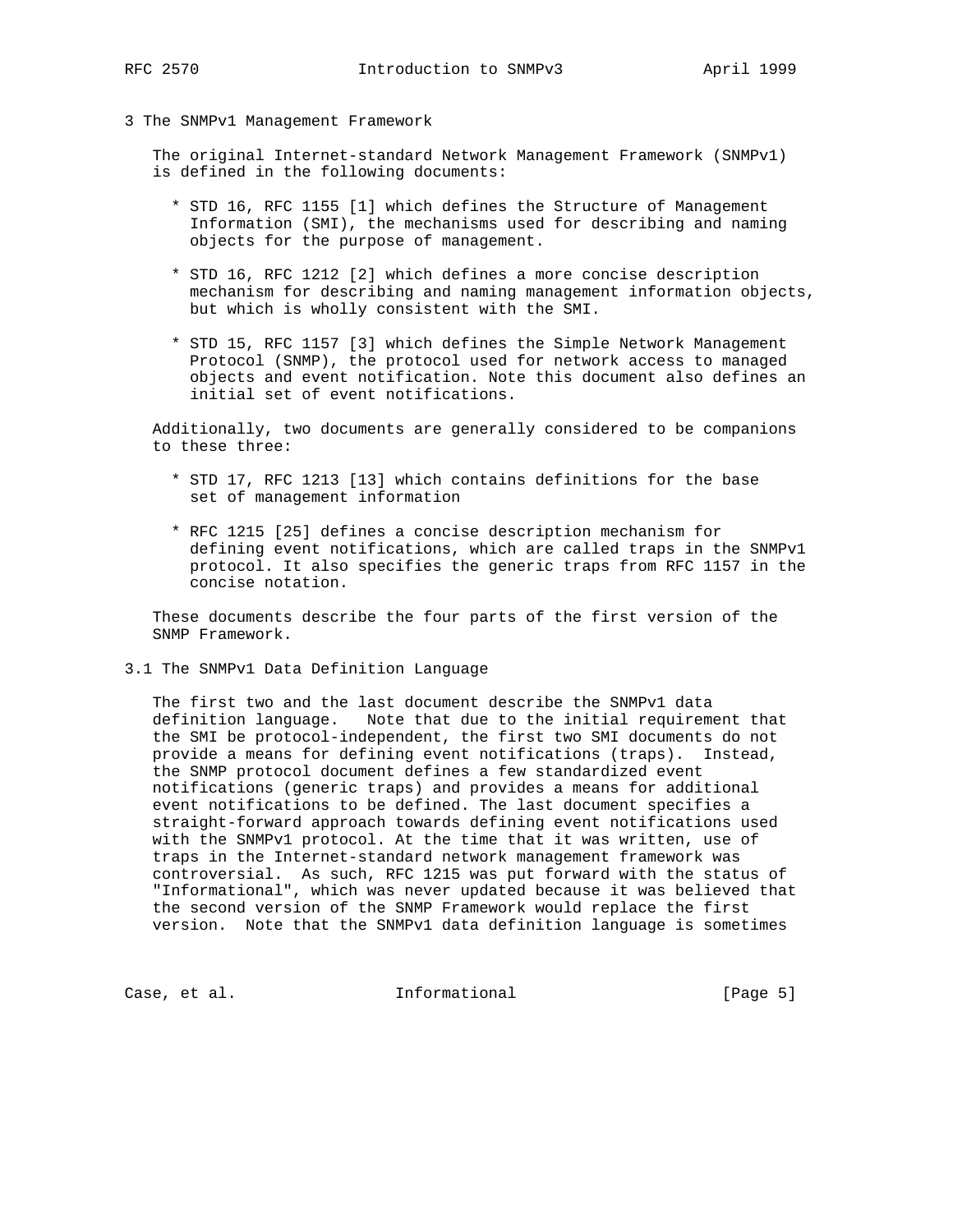referred to as SMIv1.

3.2 Management Information

 The data definition language described in the first two documents was first used to define the now-historic MIB-I as specified in RFC 1066 [12], and was subsequently used to define MIB-II as specified in RFC 1213 [13].

 Later, after the publication of MIB-II, a different approach to management information definition was taken from the earlier approach of having a single committee staffed by generalists work on a single document to define the Internet-standard MIB. Rather, many mini-MIB documents were produced in a parallel and distributed fashion by groups chartered to produce a specification for a focused portion of the Internet-standard MIB and staffed by personnel with expertise in those particular areas ranging from various aspects of network management, to system management, and application management.

3.3 Protocol Operations

 The third document, STD 15, describes the SNMPv1 protocol operations performed by protocol data units (PDUs) on lists of variable bindings and describes the format of SNMPv1 messages. The operators defined by SNMPv1 are: get, get-next, get-response, set-request, and trap. Typical layering of SNMP on a connectionless transport service is also defined.

3.4 SNMPv1 Security and Administration

 STD 15 also describes an approach to security and administration. Many of these concepts are carried forward and some, particularly security, are extended by the SNMPv3 Framework.

 The SNMPv1 Framework describes the encapsulation of SNMPv1 PDUs in SNMP messages between SNMP entities and distinguishes between application entities and protocol entities. In SNMPv3, these are renamed applications and engines, respectively.

 The SNMPv1 Framework also introduces the concept of an authentication service supporting one or more authentication schemes. In addition to authentication, SNMPv3 defines the additional security capability referred to as privacy. (Note: some literature from the security community would describe SNMPv3 security capabilities as providing data integrity, source authenticity, and confidentiality.) The modular nature of the SNMPv3 Framework permits both changes and additions to the security capabilities.

Case, et al. 1nformational 1999 [Page 6]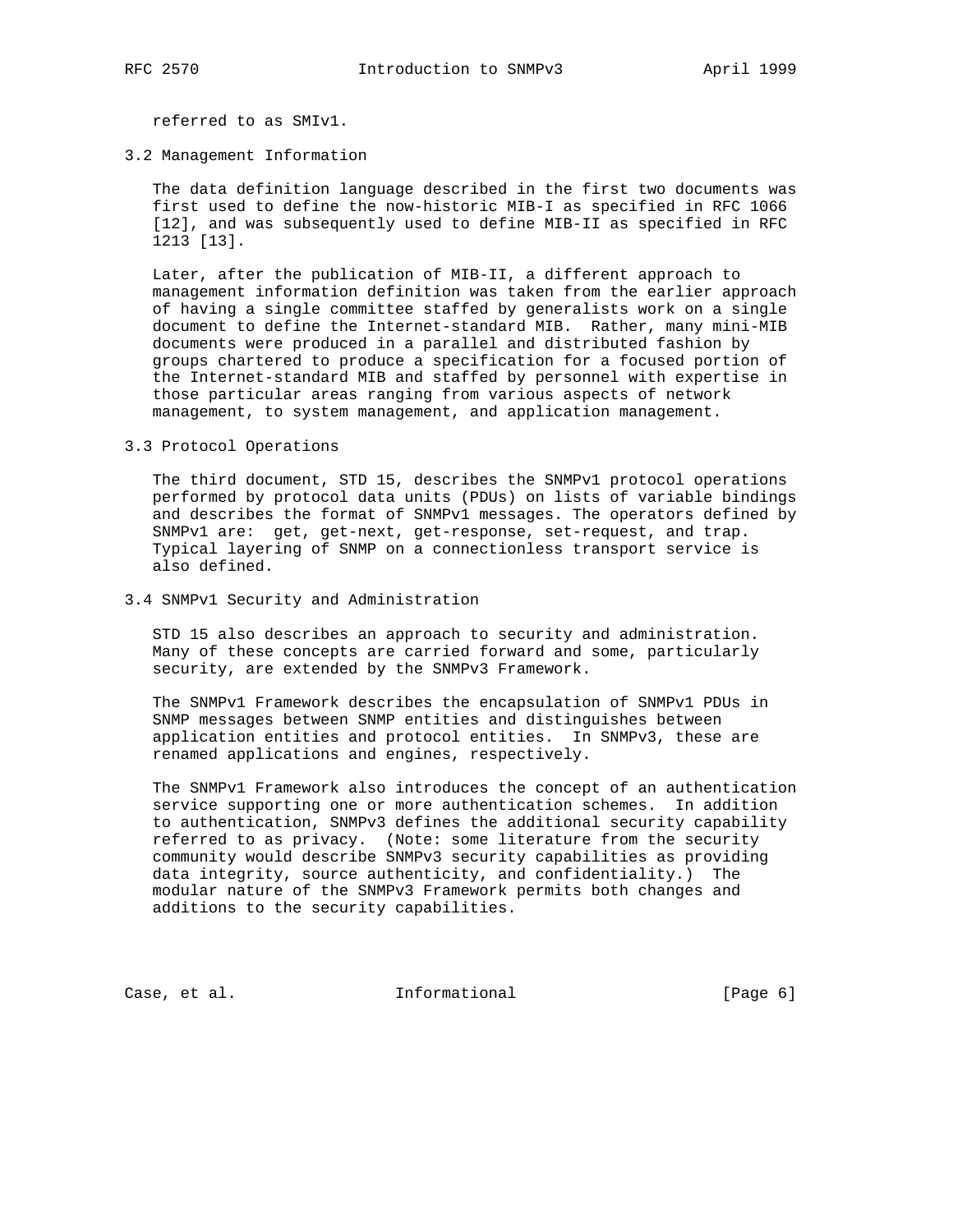Finally, the SNMPv1 Framework introduces access control based on a concept called an SNMP MIB view. The SNMPv3 Framework specifies a fundamentally similar concept called view-based access control. With this capability, SNMPv3 provides the means for controlling access to information on managed devices.

 However, while the SNMPv1 Framework anticipated the definition of multiple authentication schemes, it did not define any such schemes other than a trivial authentication scheme based on community strings. This was a known fundamental weakness in the SNMPv1 Framework but it was thought at that time that the definition of commercial grade security might be contentious in its design and difficult to get approved because "security" means many different things to different people. To that end, and because some users do not require strong authentication, the SNMPv1 architected an authentication service as a separate block to be defined "later" and the SNMPv3 Framework provides an architecture for use within that block as well as a definition for its subsystems.

4 The SNMPv2 Management Framework

 The SNMPv2 Management Framework is fully described in [4-9] and coexistence and transition issues relating to SNMPv1 and SNMPv2 are discussed in [10].

SNMPv2 provides several advantages over SNMPv1, including:

- \* expanded data types (e.g., 64 bit counter)
- \* improved efficiency and performance (get-bulk operator)
- \* confirmed event notification (inform operator)
- \* richer error handling (errors and exceptions)
- \* improved sets, especially row creation and deletion
- \* fine tuning of the data definition language

 However, the SNMPv2 Framework, as described in these documents, is incomplete in that it does not meet the original design goals of the SNMPv2 project. The unmet goals included provision of security and administration delivering so-called "commercial grade" security with

- \* authentication: origin identification, message integrity, and some aspects of replay protection;
- \* privacy: confidentiality;

Case, et al. 10 mm informational 100 mm informational [Page 7]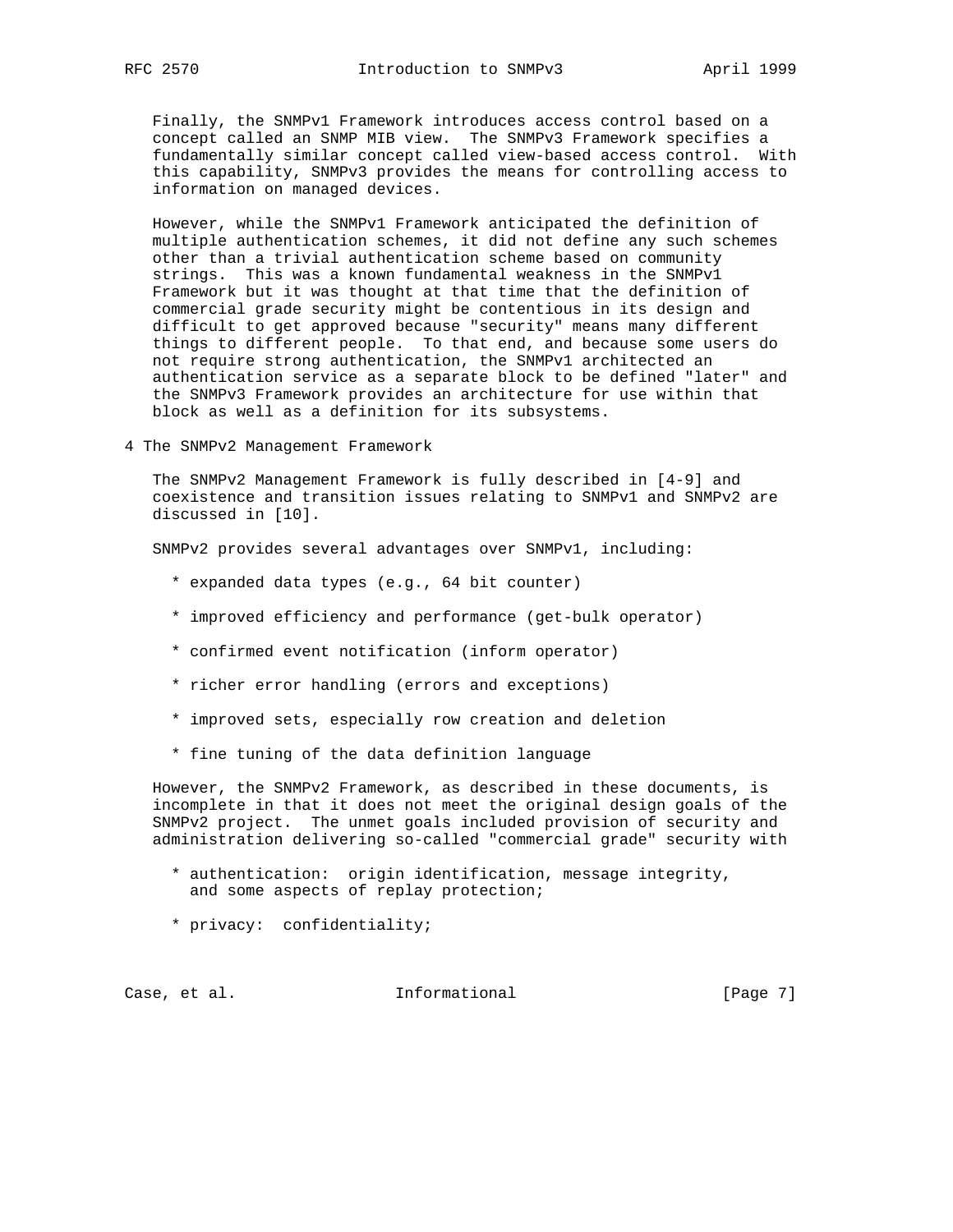- - \* authorization and access control; and
	- \* suitable remote configuration and administration capabilities for these features.

 The SNMPv3 Management Framework, as described in this document and the companion documents, addresses these significant deficiencies.

5 The SNMPv3 Working Group

 This document, and its companion documents, were produced by the SNMPv3 Working Group of the Internet Engineering Task Force (IETF). The SNMPv3 Working Group was chartered to prepare recommendations for the next generation of SNMP. The goal of the Working Group was to produce the necessary set of documents that provide a single standard for the next generation of core SNMP functions. The single, most critical need in the next generation is a definition of security and administration that makes SNMP-based management transactions secure in a way which is useful for users who wish to use SNMPv3 to manage networks, the systems that make up those networks, and the applications which reside on those systems, including manager-to agent, agent-to-manager, and manager-to-manager transactions.

 In the several years prior to the chartering of the Working Group, there were a number of activities aimed at incorporating security and other improvements to SNMP. These efforts included:

- \* "SNMP Security" circa 1991-1992 [RFC 1351 RFC 1353],
- \* "SMP" circa 1992-1993,
- \* "The Party-based SNMPv2" circa 1993-1995 [RFC 1441 RFC 1452].

 Each of these efforts incorporated commercial grade, industrial strength security including authentication, privacy, authorization, view-based access control, and administration, including remote configuration.

 These efforts fed the development of the SNMPv2 Management Framework as described in RFCs 1902 - 1908. However, the Framework described in those RFCs had no standards-based security and administrative framework of its own; rather, it was associated with multiple security and administrative frameworks, including:

- \* "The Community-based SNMPv2" (SNMPv2c) [RFC 1901],
- \* "SNMPv2u" [RFCs 1909 1910] and

Case, et al. 1nformational 1999 [Page 8]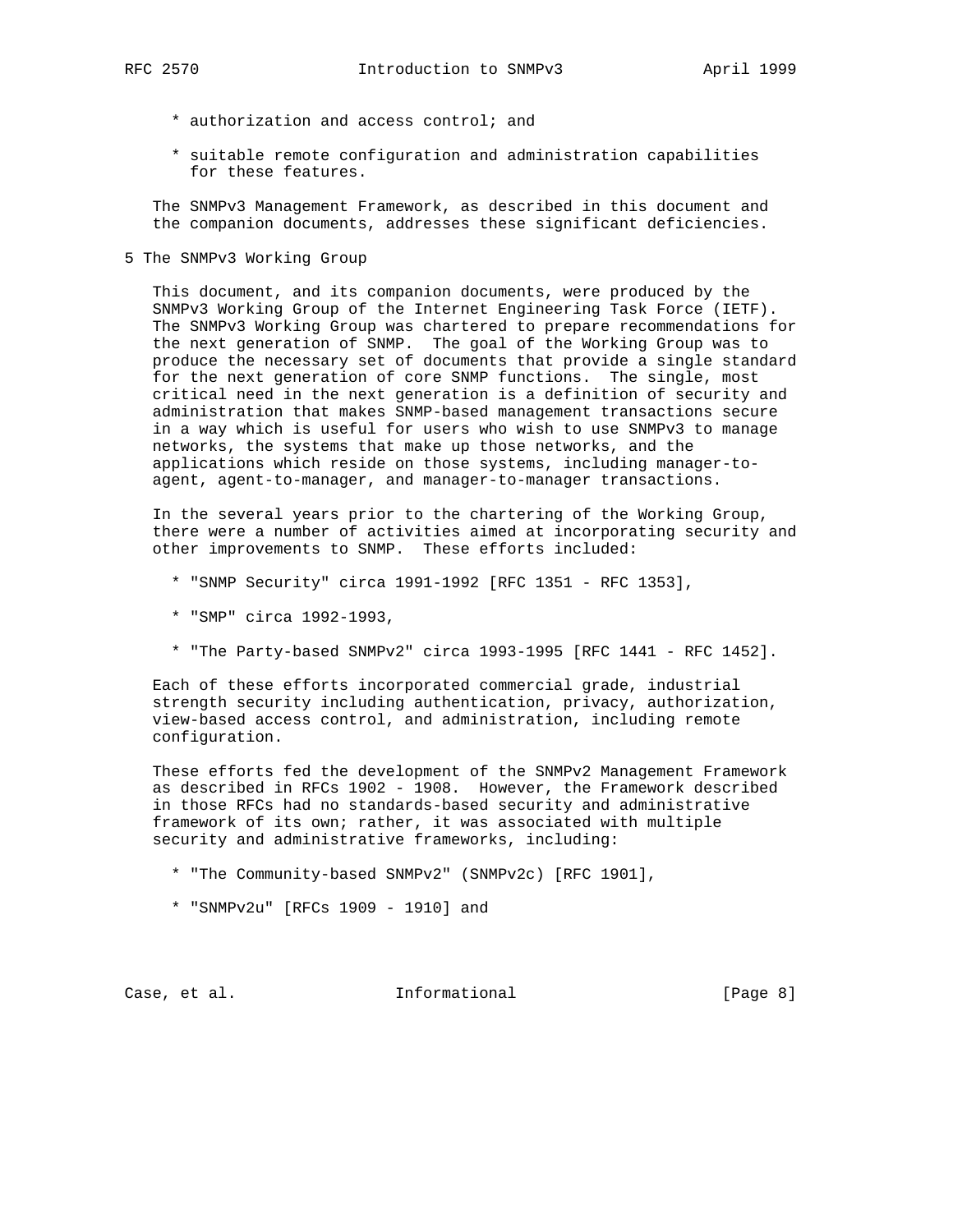\* "SNMPv2\*".

 SNMPv2c had the endorsement of the IETF but no security and administration whereas both SNMPv2u and SNMPv2\* had security but lacked the endorsement of the IETF.

 The SNMPv3 Working Group was chartered to produce a single set of specifications for the next generation of SNMP, based upon a convergence of the concepts and technical elements of SNMPv2u and SNMPv2\*, as was suggested by an advisory team which was formed to provide a single recommended approach for SNMP evolution.

 In so doing, the Working Group charter defined the following objectives:

- \* accommodate the wide range of operational environments with differing management demands;
- \* facilitate the need to transition from previous, multiple protocols to SNMPv3;
- \* facilitate the ease of setup and maintenance activities.

 In the initial work of the SNMPv3 Working Group, the group focused on security and administration, including

- \* authentication and privacy,
- \* authorization and view-based access control, and
- \* standards-based remote configuration of the above.

 The SNMPv3 Working Group did not "reinvent the wheel," but reused the SNMPv2 Draft Standard documents, i.e., RFCs 1902 through 1908 for those portions of the design that were outside the focused scope.

 Rather, the primary contributors to the SNMPv3 Working Group, and the Working Group in general, devoted their considerable efforts to addressing the missing link -- security and administration -- and in the process made invaluable contributions to the state-of-the-art of management.

 They produced a design based on a modular architecture with evolutionary capabilities with emphasis on layering. As a result, SNMPv3 can be thought of as SNMPv2 with additional security and administration capabilities.

Case, et al. **Informational** [Page 9]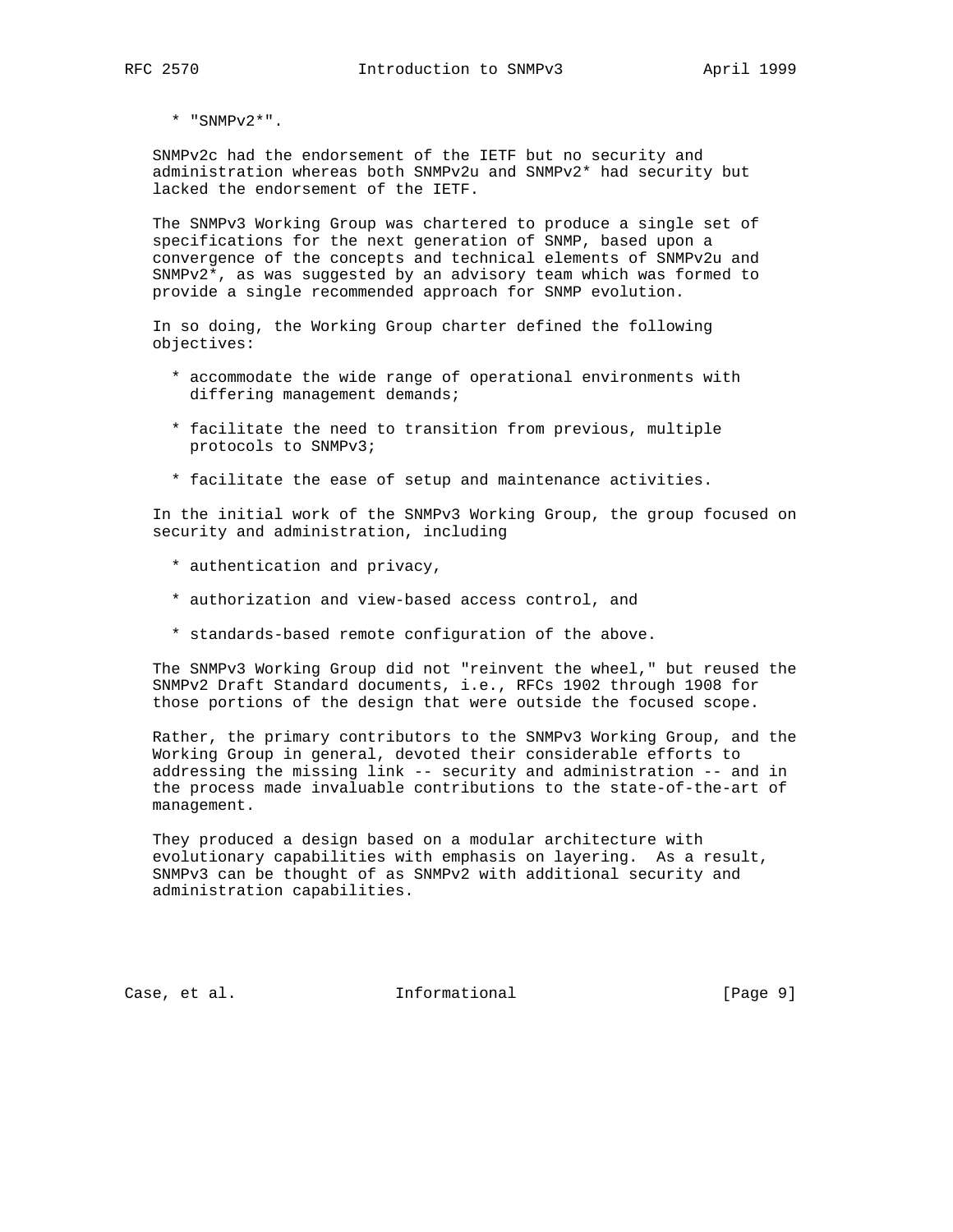In doing so, the Working Group achieved the goal of producing a single specification which has not only the endorsement of the IETF but also has security and administration.

6 SNMPv3 Framework Module Specifications

 The specification of the SNMPv3 Management Framework is partitioned in a modular fashion among several documents. It is the intention of the SNMPv3 Working Group that, with proper care, any or all of the individual documents can be revised, upgraded, or replaced as requirements change, new understandings are obtained, and new technologies become available.

 Whenever feasible, the initial document set which defines the SNMPv3 Management Framework leverages prior investments defining and implementing the SNMPv2 Management Framework by incorporating by reference each of the specifications of the SNMPv2 Management Framework.

 The SNMPv3 Framework augments those specifications with specifications for security and administration for SNMPv3.

 The documents which specify the SNMPv3 Management Framework follow the same architecture as those of the prior versions and can be organized for expository purposes into four main categories as follows:

- \* the data definition language,
- \* Management Information Base (MIB) modules,
- \* protocol operations, and
- \* security and administration.

 The first three sets of documents are incorporated from SNMPv2. The fourth set of documents are new to SNMPv3, but, as described previously, build on significant prior related works.

### 6.1 Data Definition Language

 The specifications of the data definition language includes STD 58, RFC 2578, "Structure of Management Information Version 2 (SMIv2)" [26], and related specifications. These documents are updates of RFCs 1902 - 1904 [4-6] which have evolved independently from the other parts of the framework and were republished as STD 58, RFCs 2578 - 2580 [26-28] when promoted from Draft Standard.

Case, et al. 10 mm informational [Page 10]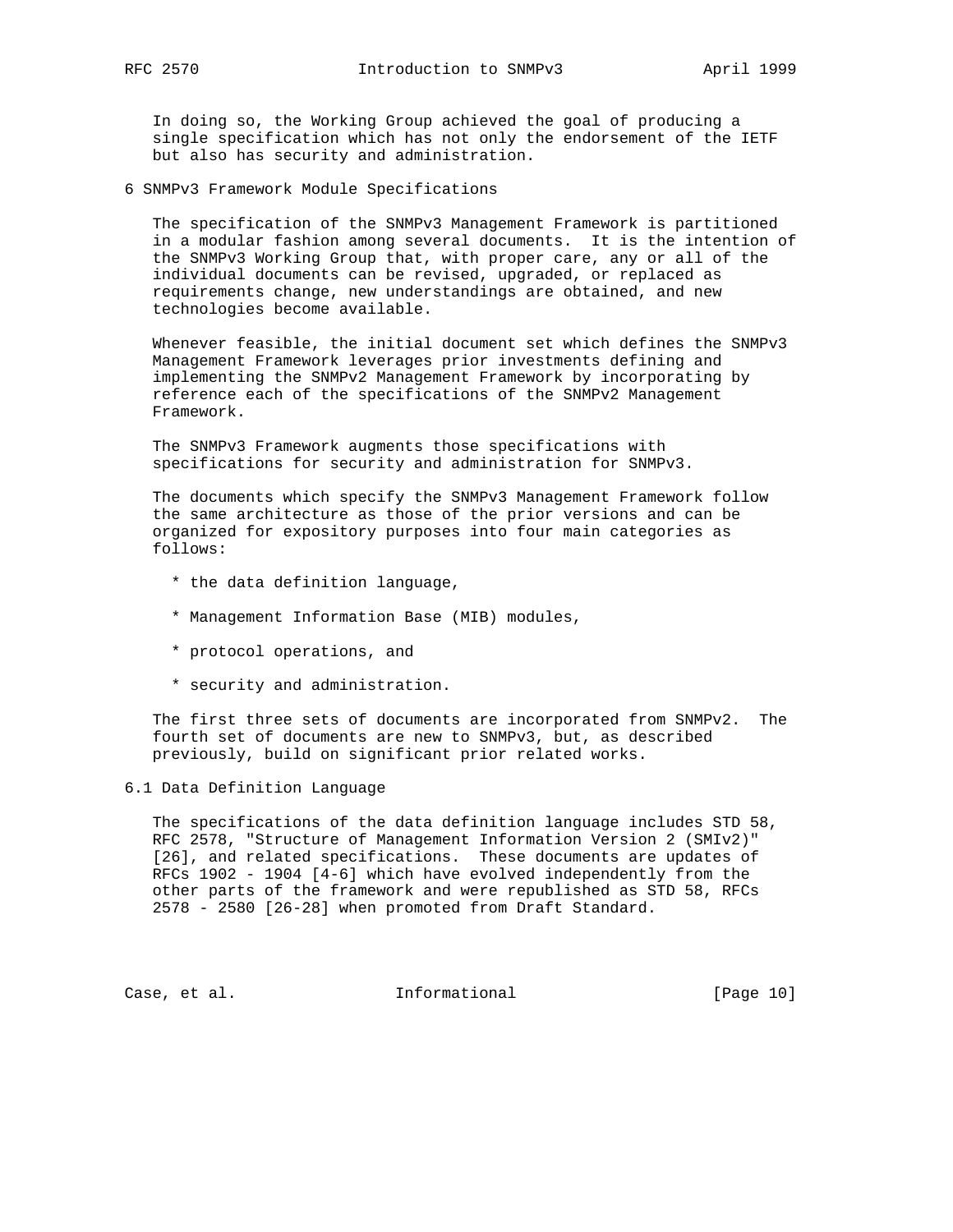The Structure of Management Information (SMIv2) defines fundamental data types, an object model, and the rules for writing and revising MIB modules. Related specifications include STD 58, RFCs 2579, 2580. The updated data definition language is sometimes referred to as SMIv2.

 STD 58, RFC 2579, "Textual Conventions for SMIv2" [27], defines an initial set of shorthand abbreviations which are available for use within all MIB modules for the convenience of human readers and writers.

 STD 58, RFC 2580, "Conformance Statements for SMIv2" [28], defines the format for compliance statements which are used for describing requirements for agent implementations and capability statements which can be used to document the characteristics of particular implementations.

## 6.2 MIB Modules

 MIB modules usually contain object definitions, may contain definitions of event notifications, and sometimes include compliance statements specified in terms of appropriate object and event notification groups. As such, MIB modules define the management information maintained by the instrumentation in managed nodes, made remotely accessible by management agents, conveyed by the management protocol, and manipulated by management applications.

 MIB modules are defined according the rules defined in the documents which specify the data definition language, principally the SMI as supplemented by the related specifications.

 There is a large and growing number of standards-based MIB modules, as defined in the periodically updated list of standard protocols [STD 1, RFC 2400]. As of this writing, there are nearly 100 standards-based MIB modules with a total number of defined objects approaching 10,000. In addition, there is an even larger and growing number of enterprise-specific MIB modules defined unilaterally by various vendors, research groups, consortia, and the like resulting in an unknown and virtually uncountable number of defined objects.

 In general, management information defined in any MIB module, regardless of the version of the data definition language used, can be used with any version of the protocol. For example, MIB modules defined in terms of the SNMPv1 SMI (SMIv1) are compatible with the SNMPv3 Management Framework and can be conveyed by the protocols specified therein. Furthermore, MIB modules defined in terms of the SNMPv2 SMI (SMIv2) are compatible with SNMPv1 protocol operations and can be conveyed by it. However, there is one noteworthy exception:

Case, et al. 10 mm informational 11 mm informational [Page 11]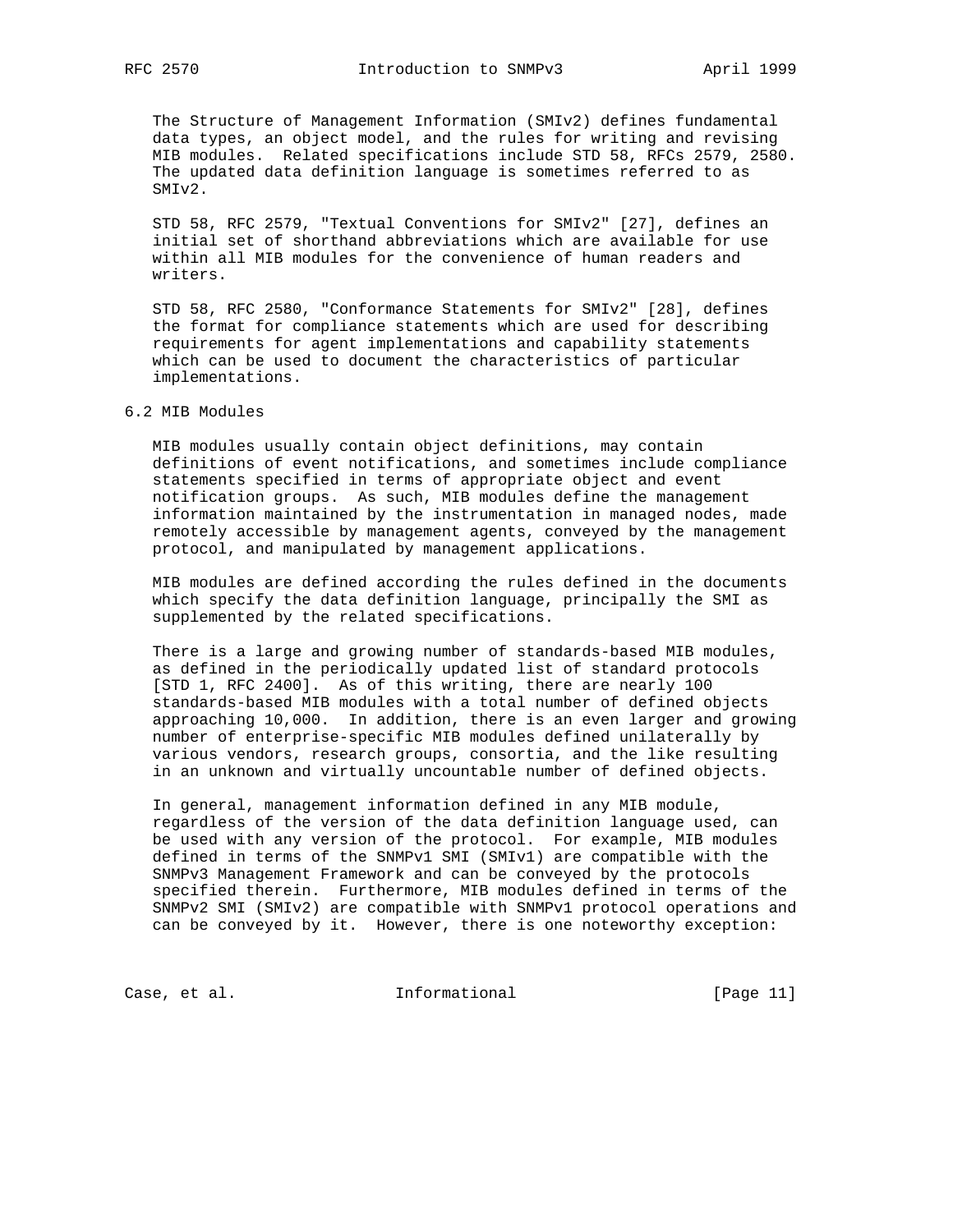the Counter64 datatype which can be defined in a MIB module defined in SMIv2 format but which cannot be conveyed by an SNMPv1 protocol engine.

6.3 Protocol Operations and Transport Mappings

 The specifications for the protocol operations and transport mappings of the SNMPv3 Framework are incorporated by reference to the two SNMPv2 Framework documents.

 The specification for protocol operations is found in RFC 1905, "Protocol Operations for Version 2 of the Simple Network Management Protocol (SNMPv2)" [7]. The SNMPv3 Framework is designed to allow various portions of the architecture to evolve independently. For example, it might be possible for a new specification of protocol operations to be defined within the Framework to allow for additional protocol operations.

 The specification of transport mappings is found in RFC 1906, "Transport Mappings for Version 2 of the Simple Network Management Protocol (SNMPv2)" [8].

6.4 SNMPv3 Security and Administration

 The SNMPv3 document series defined by the SNMPv3 Working Group consists of seven documents at this time:

 RFC 2570, "Introduction to Version 3 of the Internet-standard Network Management Framework", which is this document.

 RFC 2571, "An Architecture for Describing SNMP Management Frameworks" [15], describes the overall architecture with special emphasis on the architecture for security and administration.

 RFC 2572, "Message Processing and Dispatching for the Simple Network Management Protocol (SNMP)" [16], describes the possibly multiple message processing models and the dispatcher portion that can be a part of an SNMP protocol engine.

 RFC 2573, "SNMP Applications" [17], describes the five types of applications that can be associated with an SNMPv3 engine and their elements of procedure.

 RFC 2574, "The User-Based Security Model for Version 3 of the Simple Network Management Protocol (SNMPv3)" [18], describes the threats, mechanisms, protocols, and supporting data used to provide SNMP message-level security.

Case, et al. 1nformational [Page 12]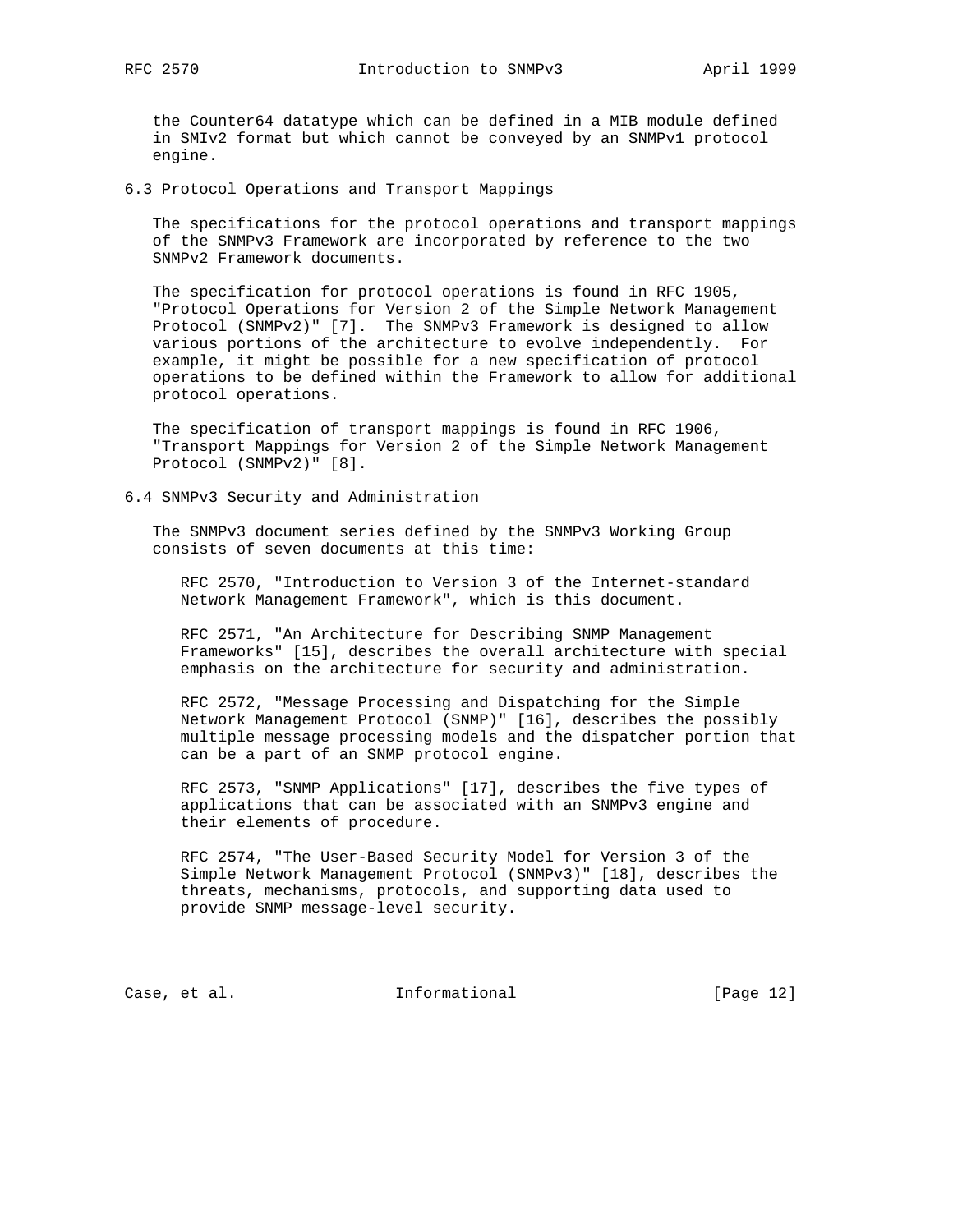RFC 2575, "View-based Access Control Model for the Simple Network Management Protocol (SNMP)" [19], describes how view-based access control can be applied within command responder and notification originator applications.

 The Work in Progress, "Coexistence between Version 1, Version 2, and Version 3 of the Internet-standard Network Management Framework" [20], describes coexistence between the SNMPv3 Management Framework, the SNMPv2 Management Framework, and the original SNMPv1 Management Framework.

7 Document Summaries

 The following sections provide brief summaries of each document with slightly more detail than is provided in the overviews above.

7.1 Structure of Management Information

 Management information is viewed as a collection of managed objects, residing in a virtual information store, termed the Management Information Base (MIB). Collections of related objects are defined in MIB modules. These modules are written in the SNMP MIB module language, which contains elements of OSI's Abstract Syntax Notation One (ASN.1) [11] language. STD 58, RFCs 2578, 2579, 2580, together define the MIB module language, specify the base data types for objects, specify a core set of short-hand specifications for data types called textual conventions, and specify a few administrative assignments of object identifier (OID) values.

 The SMI is divided into three parts: module definitions, object definitions, and notification definitions.

- (1) Module definitions are used when describing information modules. An ASN.1 macro, MODULE-IDENTITY, is used to convey concisely the semantics of an information module.
- (2) Object definitions are used when describing managed objects. An ASN.1 macro, OBJECT-TYPE, is used to convey concisely the syntax and semantics of a managed object.
- (3) Notification definitions are used when describing unsolicited transmissions of management information. An ASN.1 macro, NOTIFICATION-TYPE, is used to convey concisely the syntax and semantics of a notification.

Case, et al. 10 mm informational [Page 13]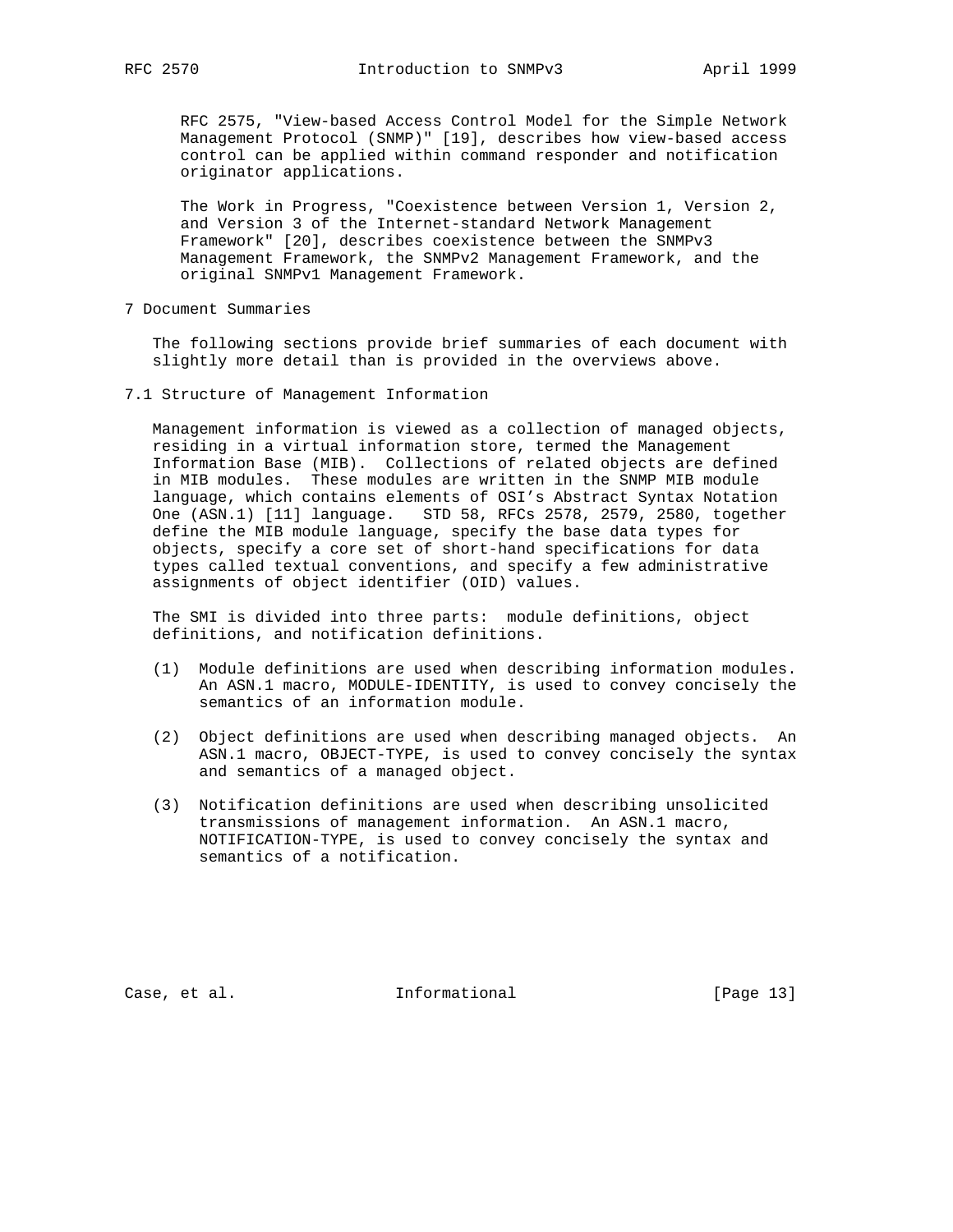## 7.1.1 Base SMI Specification

 STD 58, RFC 2578 specifies the base data types for the MIB module language, which include: Integer32, enumerated integers, Unsigned32, Gauge32, Counter32, Counter64, TimeTicks, INTEGER, OCTET STRING, OBJECT IDENTIFIER, IpAddress, Opaque, and BITS. It also assigns values to several object identifiers. STD 58, RFC 2578 further defines the following constructs of the MIB module language:

- \* IMPORTS to allow the specification of items that are used in a MIB module, but defined in another MIB module.
- \* MODULE-IDENTITY to specify for a MIB module a description and administrative information such as contact and revision history.
- \* OBJECT-IDENTITY and OID value assignments to specify a an OID value.
- \* OBJECT-TYPE to specify the data type, status, and the semantics of managed objects.
- \* SEQUENCE type assignment to list the columnar objects in a table.
- \* NOTIFICATION-TYPE construct to specify an event notification.

### 7.1.2 Textual Conventions

 When designing a MIB module, it is often useful to specify in a short-hand way the semantics for a set of objects with similar behavior. This is done by defining a new data type using a base data type specified in the SMI. Each new type has a different name, and specifies a base type with more restrictive semantics. These newly defined types are termed textual conventions, and are used for the convenience of humans reading a MIB module and potentially by "intelligent" management applications. It is the purpose of STD 58, RFC 2579, Textual Conventions for SMIv2 [27], to define the construct, TEXTUAL-CONVENTION, of the MIB module language used to define such new types and to specify an initial set of textual conventions available to all MIB modules.

Case, et al. 10 Informational [Page 14]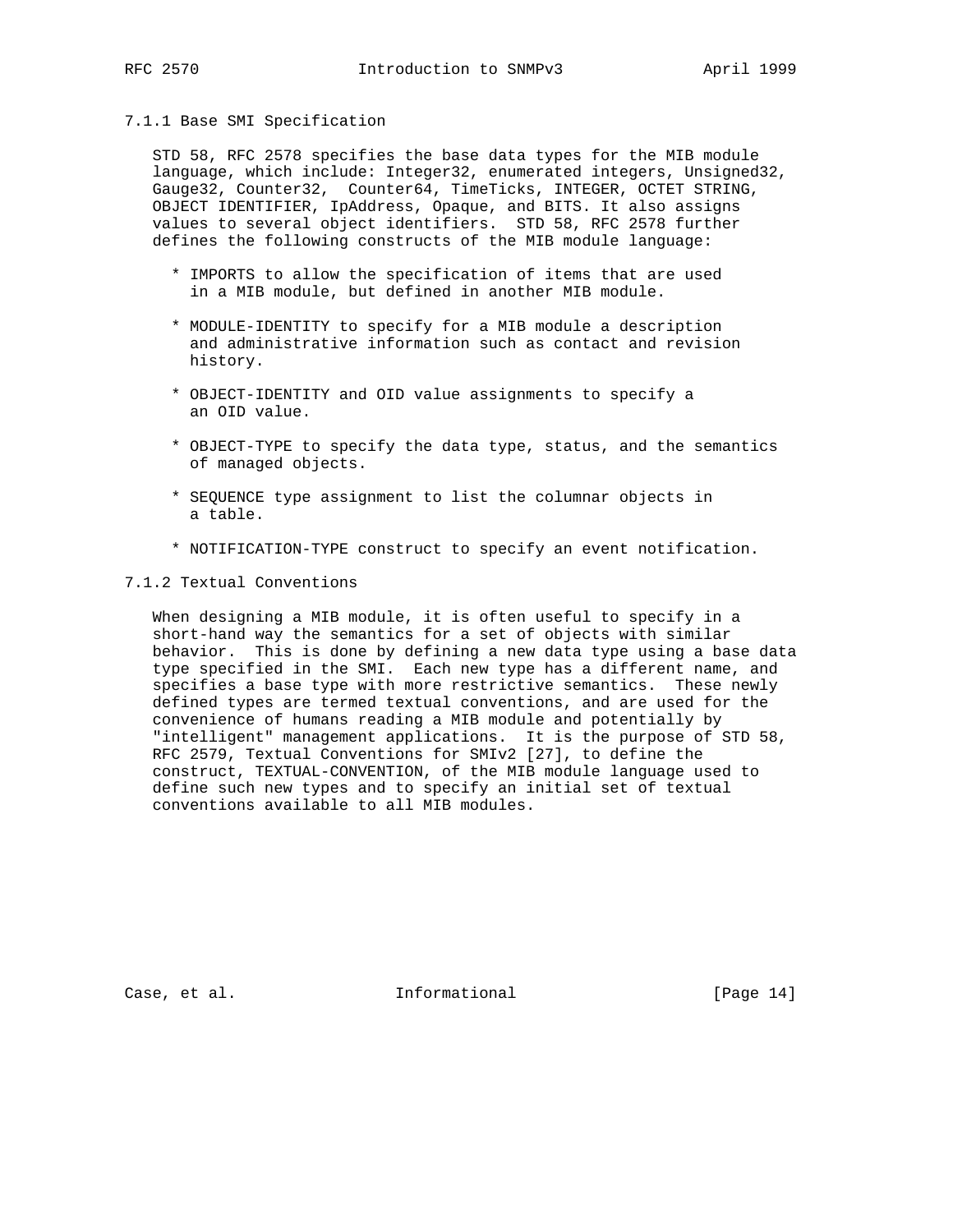### 7.1.3 Conformance Statements

 It may be useful to define the acceptable lower-bounds of implementation, along with the actual level of implementation achieved. It is the purpose of STD 58, RFC 2580, Conformance Statements for SMIv2 [28], to define the constructs of the MIB module language used for these purposes. There are two kinds of constructs:

- (1) Compliance statements are used when describing requirements for agents with respect to object and event notification definitions. The MODULE-COMPLIANCE construct is used to convey concisely such requirements.
- (2) Capability statements are used when describing capabilities of agents with respect to object and event notification definitions. The AGENT-CAPABILITIES construct is used to convey concisely such capabilities.

 Finally, collections of related objects and collections of related event notifications are grouped together to form a unit of conformance. The OBJECT-GROUP construct is used to convey concisely the objects in and the semantics of an object group. The NOTIFICATION-GROUP construct is used to convey concisely the event notifications in and the semantics of an event notification group.

7.2 Protocol Operations

 The management protocol provides for the exchange of messages which convey management information between the agents and the management stations. The form of these messages is a message "wrapper" which encapsulates a Protocol Data Unit (PDU).

 It is the purpose of RFC 1905, Protocol Operations for SNMPv2 [7], to define the operations of the protocol with respect to the sending and receiving of the PDUs.

7.3 Transport Mappings

 SNMP Messages may be used over a variety of protocol suites. It is the purpose of RFC 1906, Transport Mappings for SNMPv2 [8], to define how SNMP messages maps onto an initial set of transport domains. Other mappings may be defined in the future.

 Although several mappings are defined, the mapping onto UDP is the preferred mapping. As such, to provide for the greatest level of interoperability, systems which choose to deploy other mappings should also provide for proxy service to the UDP mapping.

Case, et al. 10 mm informational [Page 15]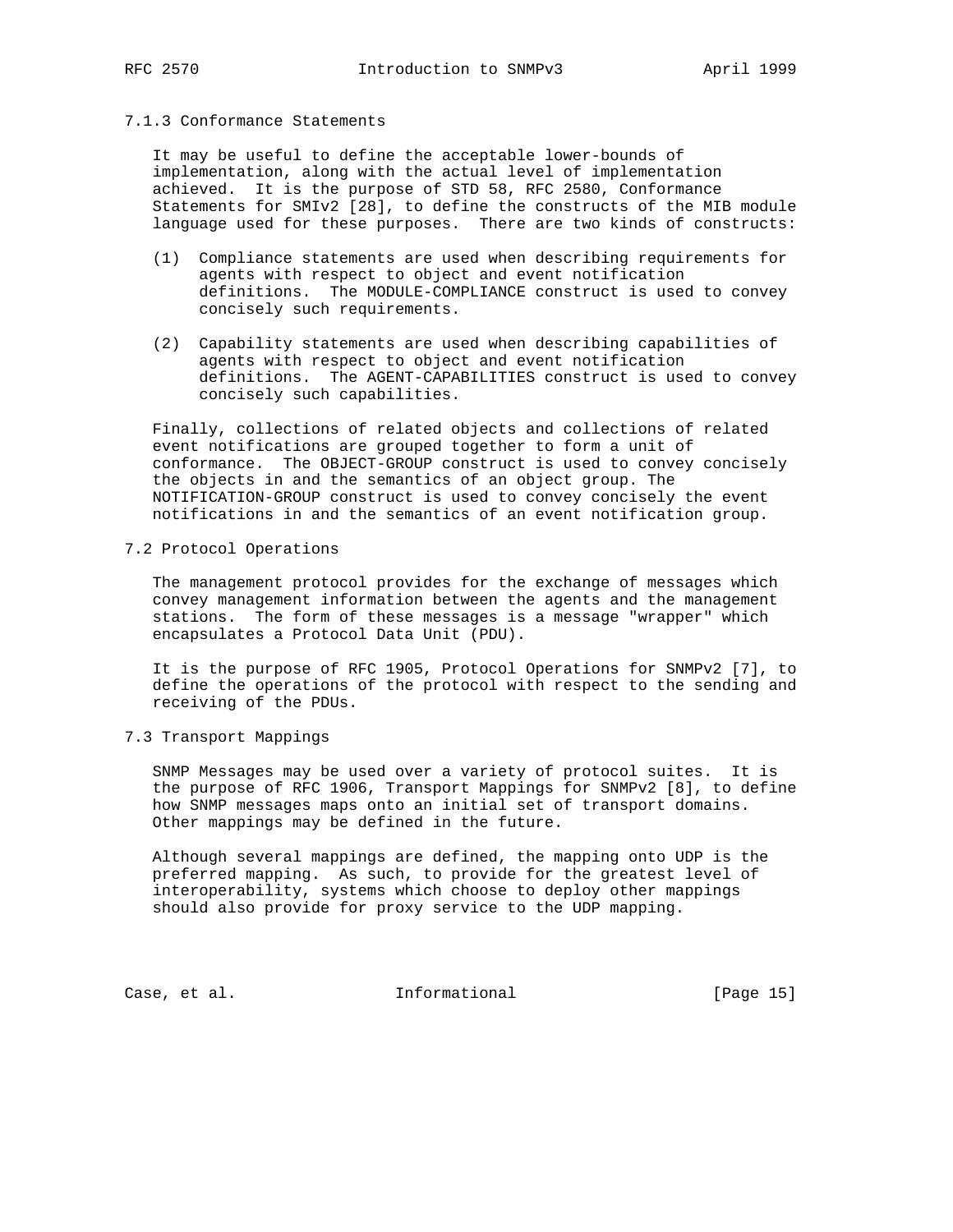7.4 Protocol Instrumentation

 It is the purpose of RFC 1907, the Management Information Base for SNMPv2 document [9] to define managed objects which describe the behavior of an SNMPv2 entity.

7.5 Architecture / Security and Administration

 It is the purpose of RFC 2571, "An Architecture for Describing SNMP Management Frameworks" [15], to define an architecture for specifying SNMP Management Frameworks. While addressing general architectural issues, it focuses on aspects related to security and administration. It defines a number of terms used throughout the SNMPv3 Management Framework and, in so doing, clarifies and extends the naming of

- \* engines and applications,
- \* entities (service providers such as the engines in agents and managers),
- \* identities (service users), and
- \* management information, including support for multiple logical contexts.

 The document contains a small MIB module which is implemented by all authoritative SNMPv3 protocol engines.

7.6 Message Processing and Dispatch (MPD)

 RFC 2572, "Message Processing and Dispatching for the Simple Network Management Protocol (SNMP)" [16], describes the Message Processing and Dispatching for SNMP messages within the SNMP architecture. It defines the procedures for dispatching potentially multiple versions of SNMP messages to the proper SNMP Message Processing Models, and for dispatching PDUs to SNMP applications. This document also describes one Message Processing Model - the SNMPv3 Message Processing Model.

 It is expected that an SNMPv3 protocol engine MUST support at least one Message Processing Model. An SNMPv3 protocol engine MAY support more than one, for example in a multi-lingual system which provides simultaneous support of SNMPv3 and SNMPv1 and/or SNMPv2c.

Case, et al. 10 mm informational [Page 16]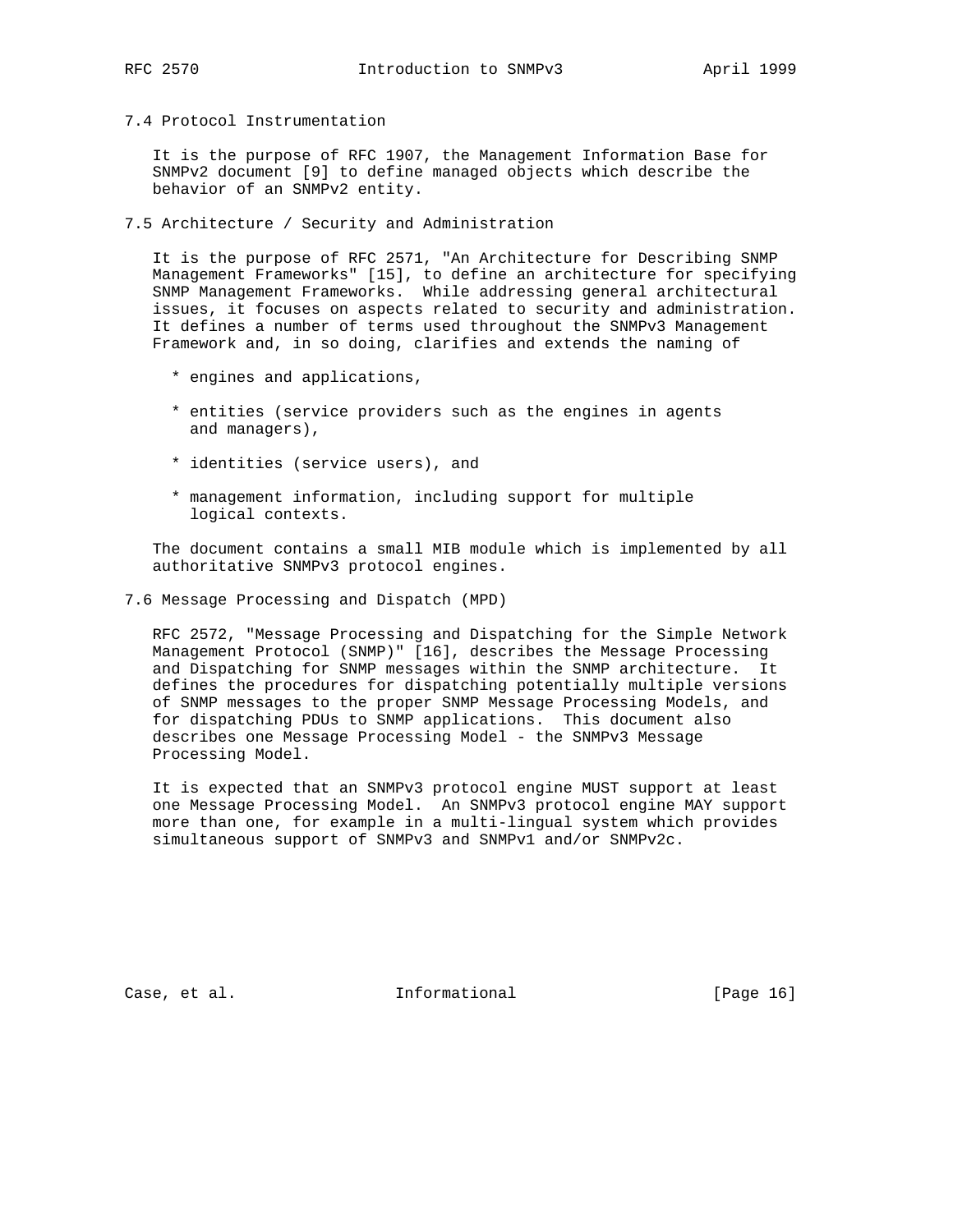7.7 SNMP Applications

 It is the purpose of RFC 2573, "SNMP Applications" to describe the five types of applications which can be associated with an SNMP engine. They are: Command Generators, Command Responders, Notification Originators, Notification Receivers, and Proxy Forwarders.

 The document also defines MIB modules for specifying targets of management operations (including notifications), for notification filtering, and for proxy forwarding.

7.8 User-based Security Model (USM)

 RFC 2574, the "User-based Security Model (USM) for version 3 of the Simple Network Management Protocol (SNMPv3)" describes the User-based Security Model for SNMPv3. It defines the Elements of Procedure for providing SNMP message-level security.

 The document describes the two primary and two secondary threats which are defended against by the User-based Security Model. They are: modification of information, masquerade, message stream modification, and disclosure.

 The USM utilizes MD5 [21] and the Secure Hash Algorithm [22] as keyed hashing algorithms [23] for digest computation to provide data integrity

- \* to directly protect against data modification attacks,
- \* to indirectly provide data origin authentication, and
- \* to defend against masquerade attacks.

 The USM uses loosely synchronized monotonically increasing time indicators to defend against certain message stream modification attacks. Automatic clock synchronization mechanisms based on the protocol are specified without dependence on third-party time sources and concomitant security considerations.

 The USM uses the Data Encryption Standard (DES) [24] in the cipher block chaining mode (CBC) if disclosure protection is desired. Support for DES in the USM is optional, primarily because export and usage restrictions in many countries make it difficult to export and use products which include cryptographic technology.

Case, et al. 10 mm informational [Page 17]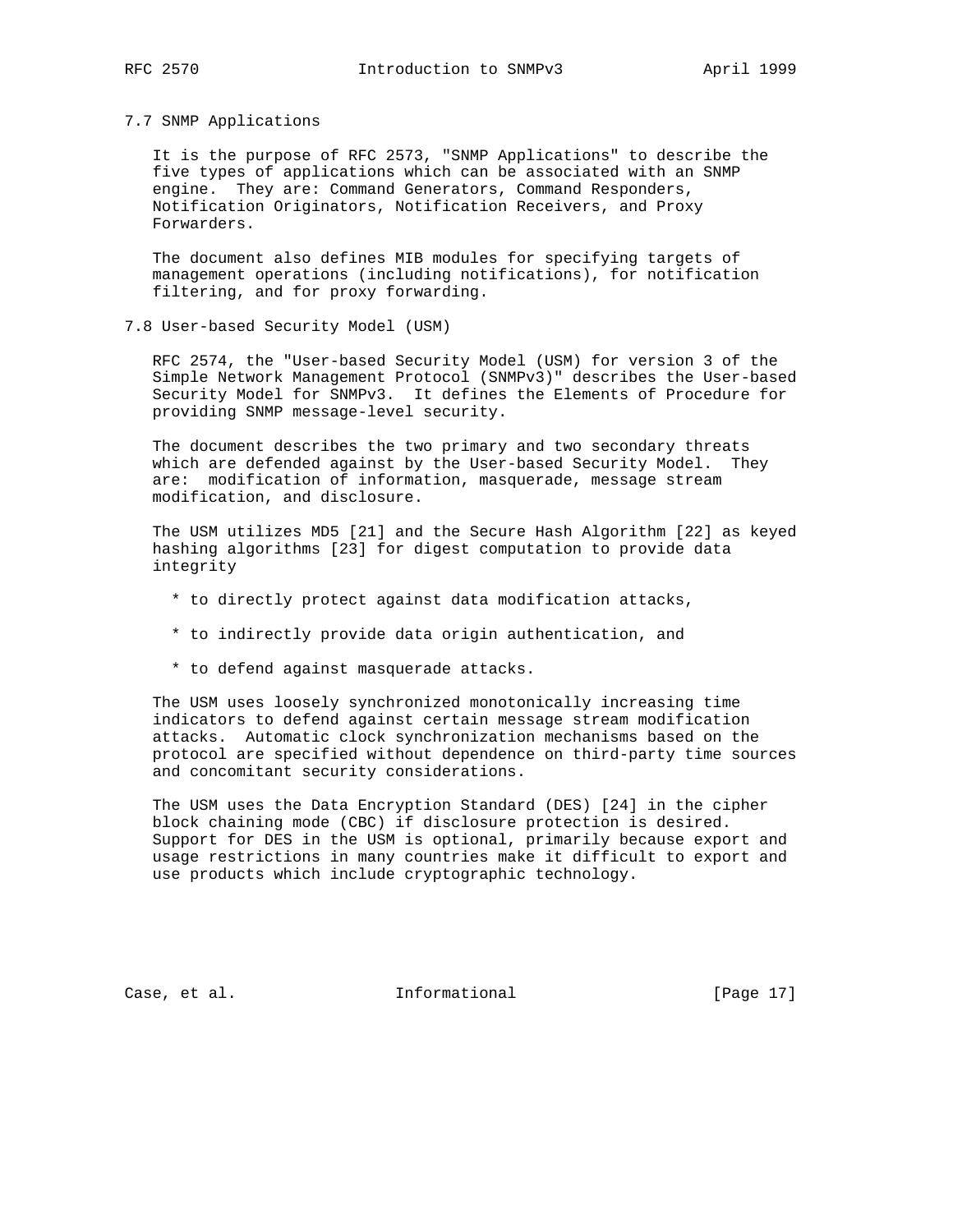The document also includes a MIB suitable for remotely monitoring and managing the configuration parameters for the USM, including key distribution and key management.

 An entity may provide simultaneous support for multiple security models as well as multiple authentication and privacy protocols. All of the protocols used by the USM are based on pre-placed keys, i.e., private key mechanisms. The SNMPv3 architecture permits the use of asymmetric mechanisms and protocols (commonly called "public key cryptography") but as of this writing, no such SNMPv3 security models utilizing public key cryptography have been published.

7.9 View-based Access Control (VACM)

 The purpose of RFC 2575, the "View-based Access Control Model (VACM) for the Simple Network Management Protocol (SNMP)" is to describe the View-based Access Control Model for use in the SNMP architecture. The VACM can simultaneously be associated in a single engine implementation with multiple Message Processing Models and multiple Security Models.

 It is architecturally possible to have multiple, different, Access Control Models active and present simultaneously in a single engine implementation, but this is expected to be \*\_very\_\* rare in practice and \*\_far\_\* less common than simultaneous support for multiple Message Processing Models and/or multiple Security Models.

7.10 SNMPv3 Coexistence and Transition

 The purpose of "Coexistence between Version 1, Version 2, and Version 3 of the Internet-standard Network Management Framework" is to describe coexistence between the SNMPv3 Management Framework, the SNMPv2 Management Framework, and the original SNMPv1 Management Framework. In particular, this document describes four aspects of coexistence:

- \* Conversion of MIB documents from SMIv1 to SMIv2 format
- \* Mapping of notification parameters
- \* Approaches to coexistence between entities which support the various versions of SNMP in a multi-lingual network, in particular the processing of protocol operations in multi-lingual implementations, as well as behavior of proxy implementations

Case, et al. 10 1nformational [Page 18]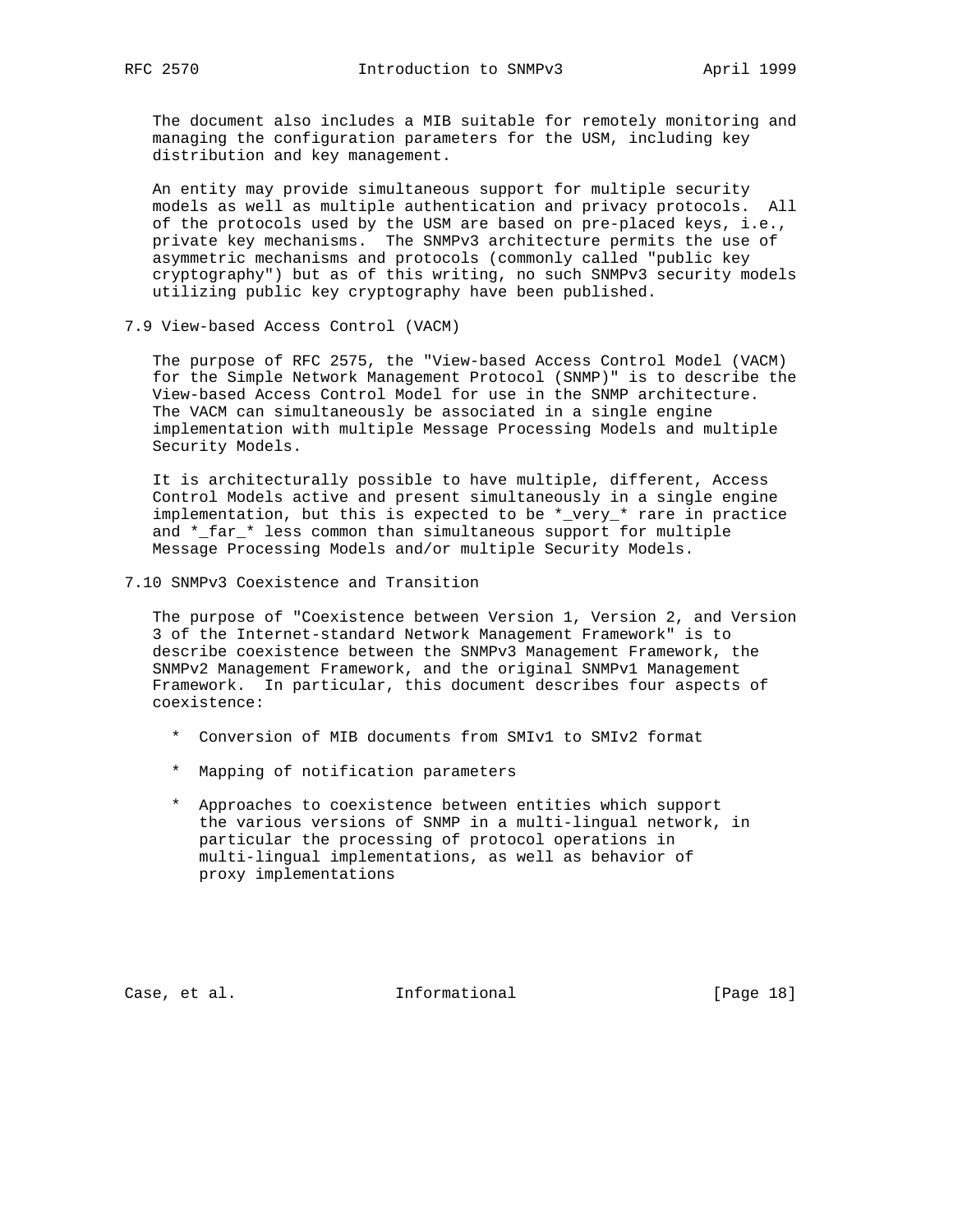- \* The SNMPv1 Message Processing Model and Community-Based Security Model, which provides mechanisms for adapting SNMPv1 and SNMPv2c into the View-Based Access Control Model (VACM) [19]
- 8 Security Considerations

 As this document is primarily a roadmap document, it introduces no new security considerations. The reader is referred to the relevant sections of each of the referenced documents for information about security considerations.

9 Editors' Addresses

 Jeffrey Case SNMP Research, Inc. 3001 Kimberlin Heights Road Knoxville, TN 37920-9716 USA Phone: +1 423 573 1434 EMail: case@snmp.com

 Russ Mundy TIS Labs at Network Associates 3060 Washington Rd Glenwood, MD 21738 USA Phone: +1 301 854 6889 EMail: mundy@tislabs.com

 David Partain Ericsson Radio Systems Research and Innovation P.O. Box 1248 SE-581 12 Linkoping Sweden Phone: +46 13 28 41 44 EMail: David.Partain@ericsson.com

 Bob Stewart Cisco Systems, Inc. 170 West Tasman Drive San Jose, CA 95134-1706 U.S.A. Phone: +1 603 654 6923 EMail: bstewart@cisco.com

Case, et al. **Informational** [Page 19]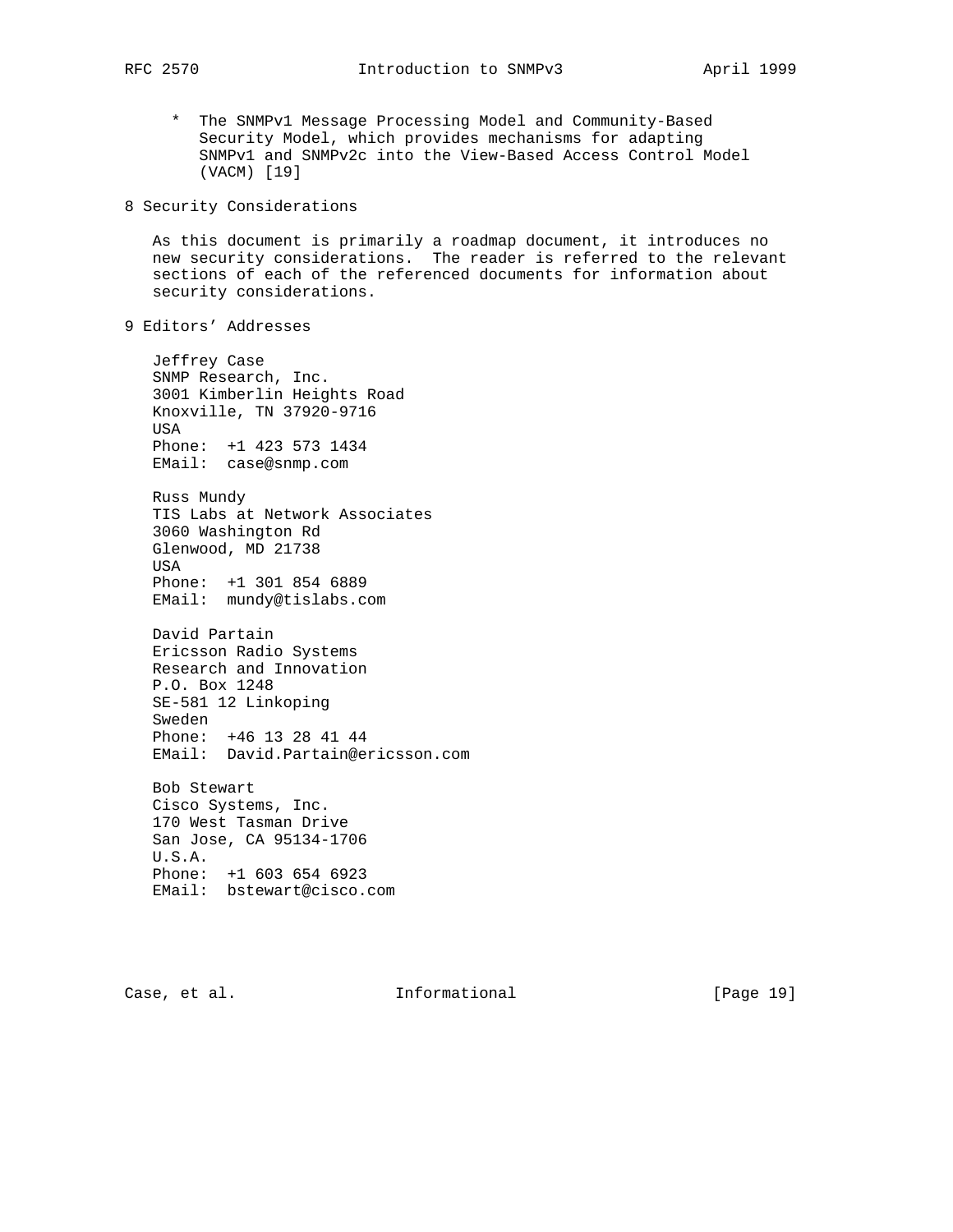# 10 References

- [1] Rose, M. and K. McCloghrie, "Structure and Identification of Management Information for TCP/IP-based internets", STD 16, RFC 1155, May 1990.
- [2] Rose, M. and K. McCloghrie, "Concise MIB Definitions", STD 16, RFC 1212, March 1991.
- [3] Case, J., Fedor, M., Schoffstall, M. and J. Davin, "Simple Network Management Protocol", STD 15, RFC 1157, May 1990.
- [4] SNMPv2 Working Group, Case, J., McCloghrie, K., Rose, M., and S. Waldbusser, "Structure of Management Information for Version 2 of the Simple Network Management Protocol (SNMPv2)", RFC 1902, January 1996.
- [5] SNMPv2 Working Group, Case, J., McCloghrie, K., Rose, M., and S. Waldbusser, "Textual Conventions for Version 2 of the Simple Network Management Protocol (SNMPv2)", RFC 1903, January 1996.
- [6] SNMPv2 Working Group, Case, J., McCloghrie, K., Rose, M., and S. Waldbusser, "Conformance Statements for Version 2 of the Simple Network Management Protocol (SNMPv2)", RFC 1904, January 1996.
- [7] SNMPv2 Working Group, Case, J., McCloghrie, K., Rose, M. and S. Waldbusser, "Protocol Operations for Version 2 of the Simple Network Management Protocol (SNMPv2)", RFC 1905, January 1996.
- [8] SNMPv2 Working Group, Case, J., McCloghrie, K., Rose, M. and S. Waldbusser, "Transport Mappings for Version 2 of the Simple Network Management Protocol (SNMPv2)", RFC 1906, January 1996.
- [9] SNMPv2 Working Group, Case, J., McCloghrie, K., Rose, M. and S. Waldbusser, "Management Information Base for Version 2 of the Simple Network Management Protocol (SNMPv2)", RFC 1907, January 1996.
- [10] SNMPv2 Working Group, Case, J., McCloghrie, K., Rose, M. and S. Waldbusser, "Coexistence between Version 1 and Version 2 of the Internet-standard Network Management Framework", RFC 1908, January 1996.
- [11] Information processing systems Open Systems Interconnection Specification of Abstract Syntax Notation One (ASN.1), International Organization for Standardization. International Standard 8824, (December, 1987).

Case, et al. 1nformational [Page 20]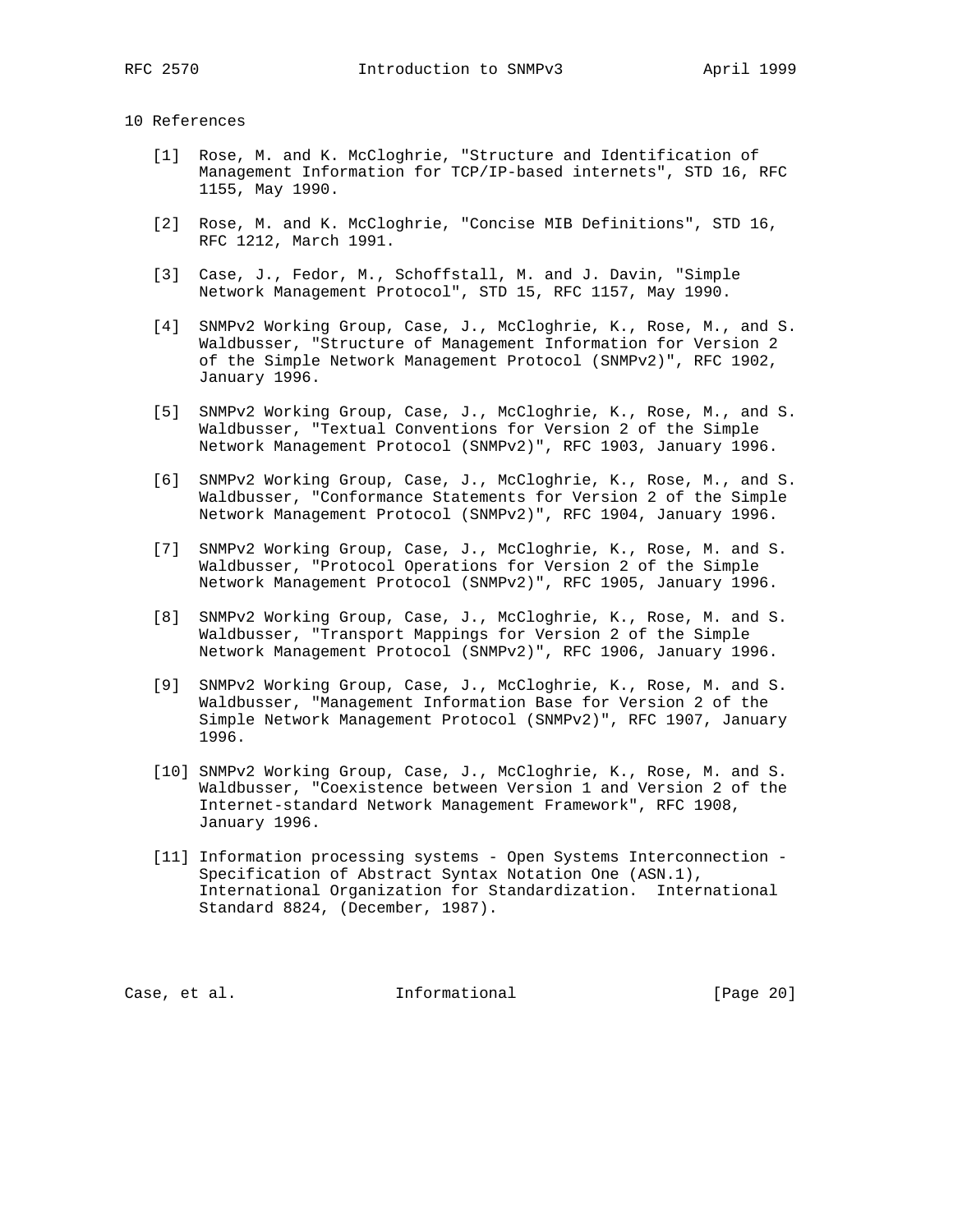- - [12] McCloghrie, K. and M. Rose, "Management Information Base for Network Management of TCP/IP-based Internets", RFC 1066, August 1988.
	- [13] McCloghrie, K. and M. Rose, "Management Information Base for Network Management of TCP/IP-based internets: MIB-II, STD 17, RFC 1213, March 1991.
	- [14] Cerf, V., "IAB Recommendations for the Development of Internet Network Management Standards", RFC 1052, April 1988.
	- [15] Harrington, D., Presuhn, R. and B. Wijnen, "An Architecture for Describing SNMP Management Frameworks", RFC 2571, April 1999.
	- [16] Case, J., Harrington, D., Presuhn, R. and B. Wijnen, "Message Processing and Dispatching for the Simple Network Management Protocol (SNMP)", RFC 2572, April 1999.
	- [17] Levi, D., Meyer, P. and B. Stewart, "SNMP Applications", RFC 2573, April 1999.
	- [18] Blumenthal, U. and B. Wijnen, "The User-Based Security Model for Version 3 of the Simple Network Management Protocol (SNMPv3)", RFC 2574, April 1999.
	- [19] Wijnen, B., Presuhn, R. and K. McCloghrie, "View-based Access Control Model for the Simple Network Management Protocol (SNMP)", RFC 2575, April 1999.
	- [20] Frye, R., Levi, D., Routhier, S., and B. Wijnen, "Coexistence between Version 1, Version 2, and Version 3 of the Internet standard Network Management Framework", Work in Progress.
	- [21] Rivest, R., "Message Digest Algorithm MD5", RFC 1321, April 1992.
	- [22] Secure Hash Algorithm. NIST FIPS 180-1, (April, 1995) http://csrc.nist.gov/fips/fip180-1.txt (ASCII) http://csrc.nist.gov/fips/fip180-1.ps (Postscript)
	- [23] Krawczyk, H., Bellare, M. and R. Canetti, "HMAC: Keyed-Hashing for Message Authentication", RFC 2104, February 1997.
	- [24] Data Encryption Standard, National Institute of Standards and Technology. Federal Information Processing Standard (FIPS) Publication 46-1. Supersedes FIPS Publication 46, (January, 1977; reaffirmed January, 1988).

Case, et al. 1nformational [Page 21]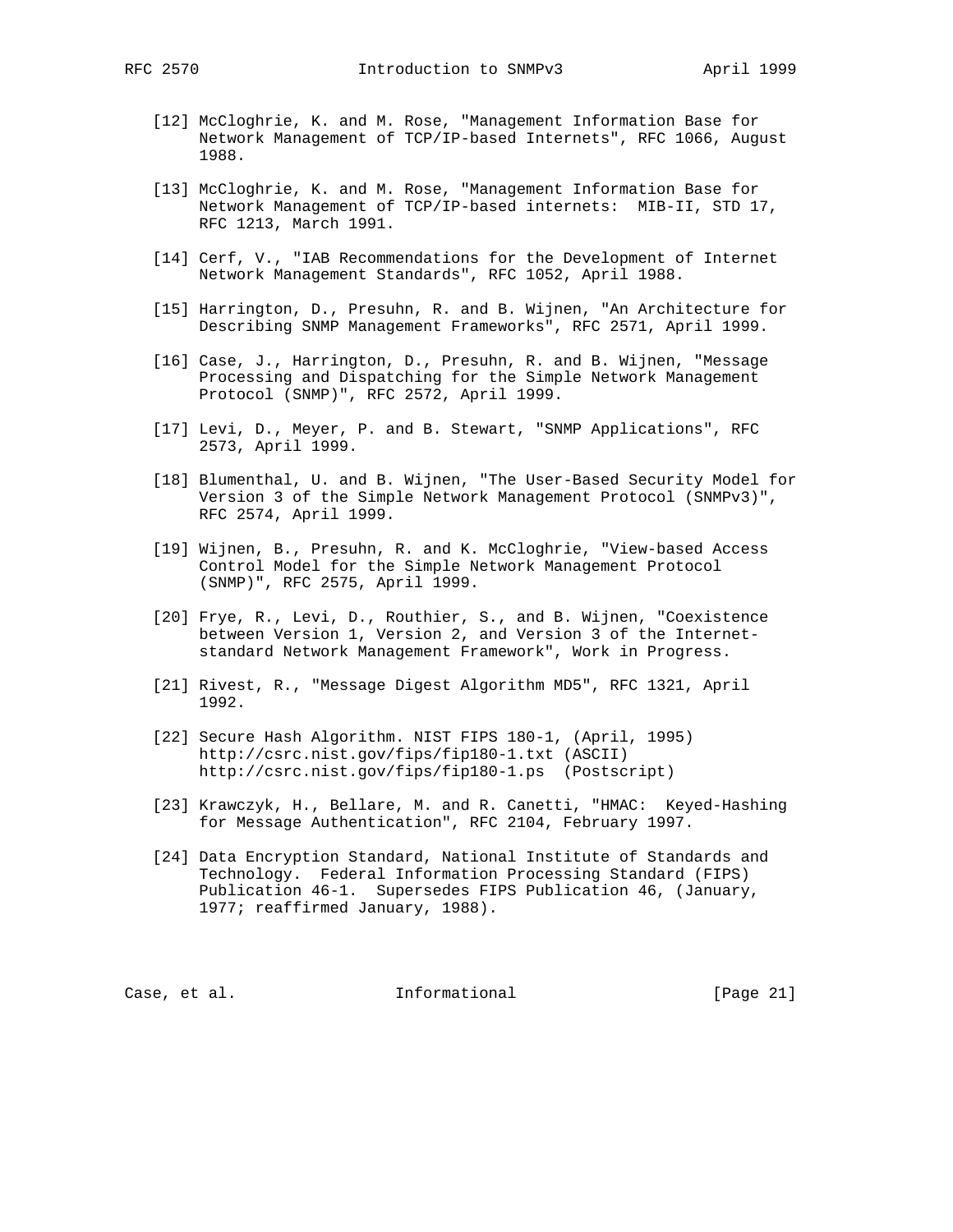- [25] Rose, M., "A Convention for Defining Traps for use with the SNMP", RFC 1215, March 1991.
- [26] McCloghrie, K., Perkins, D., Schoenwaelder, J., Case, J., Rose, M. and S. Waldbusser, "Structure of Management Information Version 2 (SMIv2)", STD 58, RFC 2578, April 1999.
- [27] McCloghrie, K., Perkins, D., Schoenwaelder, J., Case, J., Rose, M. and S. Waldbusser, "Textual Conventions for SMIv2", STD 58, RFC 2579, April 1999.
- [28] McCloghrie, K., Perkins, D., Schoenwaelder, J., Case, J., Rose, M. and S. Waldbusser, "Conformance Statements for SMIv2", STD 58, RFC 2580, April 1999.

Case, et al. 1nformational [Page 22]